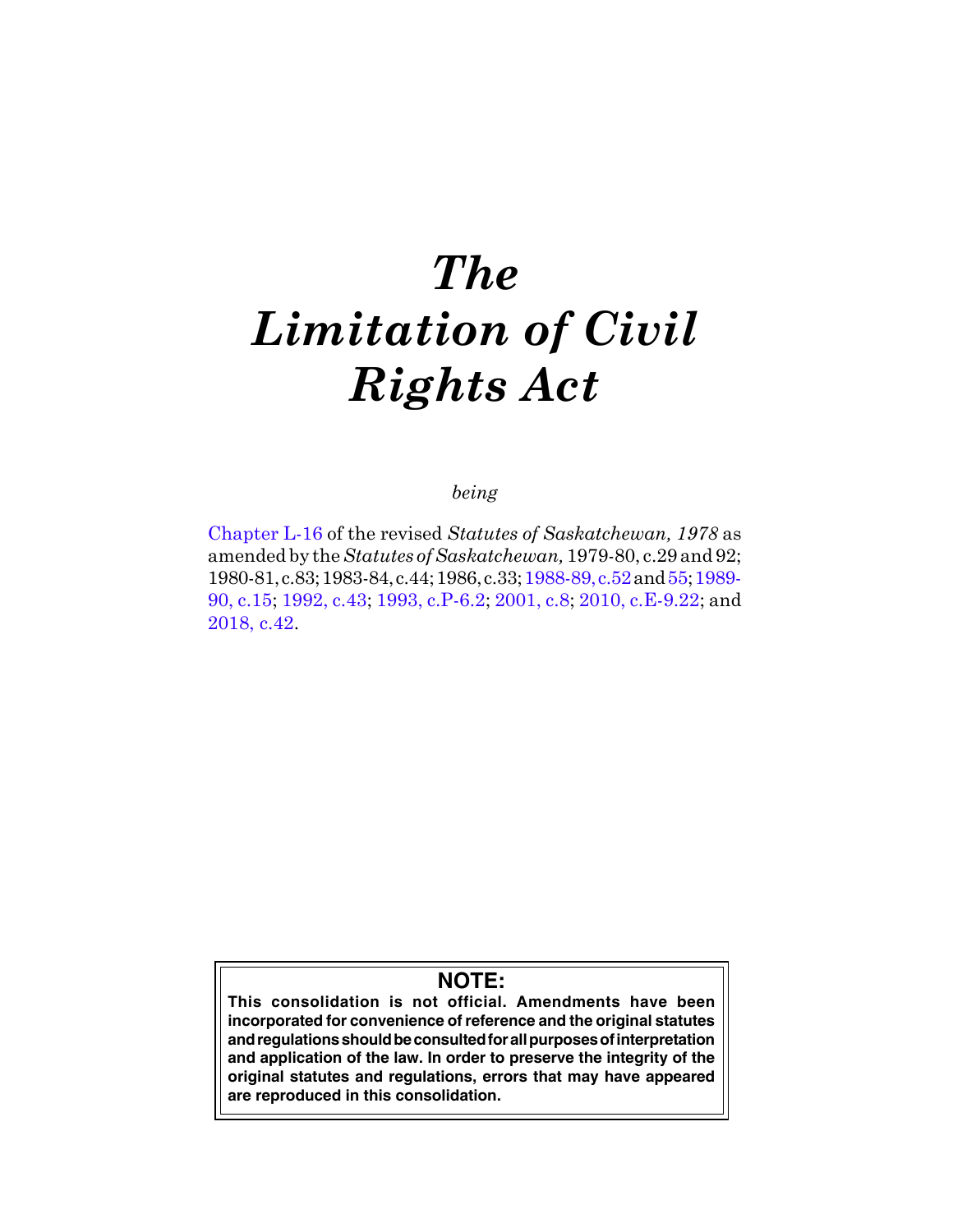## Table of Contents

#### SHORT TITLE

- Short title
- 1.1 Non-application

#### MORTGAGES AND AGREEMENTS FOR SALE AND LEASES OF LAND

- Action on personal covenant prohibited in certain cases
- Restricted effect of payment or acknowledgment under mortgage or agreement for sale
- Power of court *re* certain judgment enforcement
- Reserve bid in mortgage sales
- Effect of final order of foreclosure
- Mortgagee's inspection fees
- Mortgagee's collection costs
- Repealed
- Payment of overdue moneys without notice or bonus
- Only land taxes chargeable to mortgagor
- Life insurance premiums not to form a charge on the land
- Application of fire insurance moneys
- Repealed
- Restriction of rights under lease option agreements
- Application of moneys realized by mortgagee where more than one debt secured by a mortgage
- Certain conditions prohibited

#### CONDITIONAL SALES

Vendor's right to recover price restricted

#### PROCEDURE FOR POSSESSION

- Interpretation
- Right to possession restricted
- Secured party to notify debtor of intention to take possession
- Appointment of representative of deceased debtor
- Application for hearing
- Duty of local registrar upon receipt of application for a hearing
- Conditions respecting possession
- Payment cancels notice
- Rights of debtor if secured party contravenes certain provisions
- Order to preserve article
- Secured party to notify debtor of possession of article
- Application for hearing after secured party takes possession of an article
- Action by secured party after possession of article
- Service
- Orders of judge
- Effect of postponement of operation of judge's orders
- Costs
- Restriction on payment to assignee

#### JUDGMENT ENFORCEMENT

 Proceedings upon certain judgments affected Power of court or judge to stay enforcement

#### MISCELLANEOUS

- Discharge of certain obligations
- Agreements waiving Act null and void
- Appeal
- Appeals
- Penalty
- Act not to apply to Industrial Development Bank
- Exemptions

#### **SCHEDULE Forms**

| Form A | $\rm Part~I$ | Notice of Intention         |  |
|--------|--------------|-----------------------------|--|
|        |              | Part II Request for Hearing |  |
| Form B |              | Notice of Possession        |  |
| Form C |              | Part I Notice of Possession |  |
|        | Part II      | Request for Hearing         |  |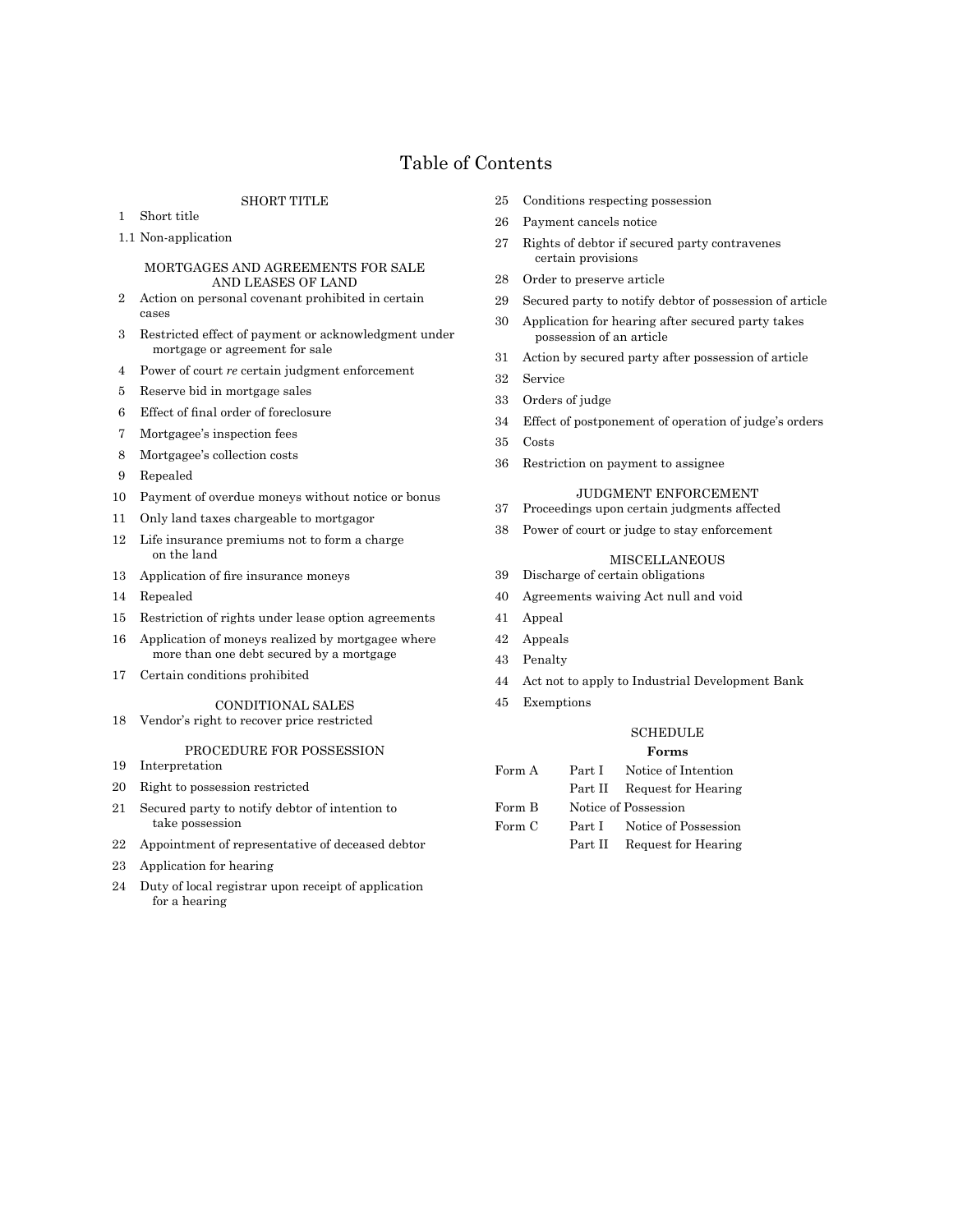## **CHAPTER L-16**

## An Act respecting the Limitation of Certain Civil Rights

### SHORT TITLE

#### **Short title**

**1** This Act may be cited as *The Limitation of Civil Rights Act*.

#### **Non-application**

**1.1** This Act does not apply where *The Saskatchewan Farm Security Act* applies. 1988-89, c.52, s.12.

#### MORTGAGES AND AGREEMENTS FOR SALE AND LEASES OF LAND

#### **Action on personal covenant prohibited in certain cases**

**2**(1) Where land is hereafter sold under an agreement for sale in writing, or mortgaged whether by legal or equitable mortgage for the purpose of securing the purchase price or part of the purchase price of the land affected, or where a mortgage is hereafter given as collateral security for the purchase price or part of the purchase price of land, the vendor's or mortgagee's right to recover the unpaid balance due shall be restricted to the land sold or mortgaged and to cancellation of the agreement for sale or foreclosure of the mortgage or sale of the property, and no action shall lie on the covenant for payment contained in the agreement for sale or mortgage.

(1.1) The benefit of subsection (1) extends to and includes a mortgage that secures, or is given as collateral security for, the purchase price or part of the purchase price of the land, whether or not the mortgagee was the vendor of that land.

(2) The benefit of subsections (1) and (1.1) extends to and includes:

(a) the personal covenant of the purchaser contained in any assignment by the vendor of such an agreement for sale;

(b) the personal covenant of the assignee contained in any assignment by the purchaser of such an agreement for sale;

(c) the personal covenant of the mortgagor contained in an agreement extending any such mortgage;

(d) the personal covenant of a purchaser of lands subject to any such mortgage, to assume and pay the mortgage;

and no action lies on any such personal covenant.

1978, c.L-16, s.2; 1983-84, c.44, s.2.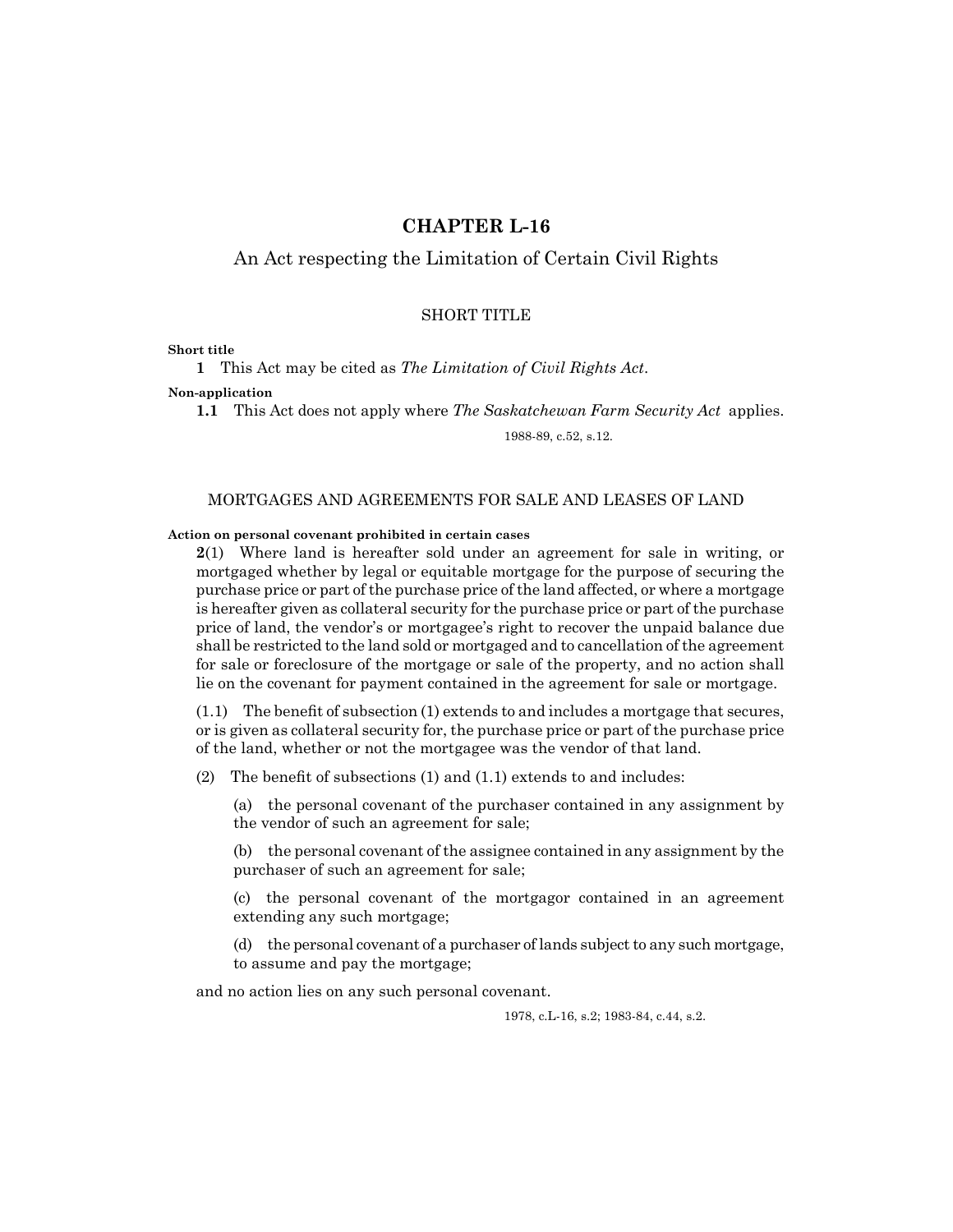#### **Restricted effect of payment or acknowledgment under mortgage or agreement for sale**

**3** No payment hereafter made or acknowledgment hereafter given to a mortgagee of land or to a vendor of land, of or in respect of moneys payable under the mortgage or agreement of sale, shall have the effect of extending the time within which an action on the personal covenant for payment in the mortgage or agreement must be commenced by the mortgagee or vendor, except as against the person by whom the payment is made or the acknowledgment is given. This section applies with respect to all mortgages and agreements of sale whether given or made before, on or after the first day of April, 1939. In this section "mortgagee" and "vendor" include a person claiming through a mortgagee or vendor.

1978, c.L-16, s.3.

#### **Power of court** *re* **certain judgment enforcement**

**4**(1) Where judgment is hereafter obtained in an action on a personal covenant for payment in a mortgage or an agreement for sale of land and an interest based on the judgment has been registered in the land titles registry, the court or judge may upon summary application of the judgment debtor, after such hearing as the court or judge deems proper, order that the interest based on the judgment shall not affect any of the lands of the judgment debtor declared by *The Enforcement of Money Judgments Act* to be free from seizure.

(2) When such order is made the local registrar shall forward a copy thereof, certified by him, to the proper registrar of land titles and the registrar shall file the copy; and thereupon the interest based on the judgment shall have no effect against the lands of the execution debtor mentioned in subsection (1). The fee for filing the certified copy shall be collected from the execution debtor by the local registrar and shall accompany the copy of the order forwarded by him to the registrar.

> 1978, c.L-16, s.4; 1979-80, c.92, s.51; 2010, c.E-9.22, s.195.

#### **Reserve bid in mortgage sales**

**5** Where, in an action upon or relating to a mortgage of real property, the mortgagee, or a person claiming through or under him, seeks to have the property sold, and the proceeds of sale applied in satisfaction of the mortgage indebtedness in whole or in part, the court or judge shall not order sale of the property except subject to such upset price or reserve bid as the court or judge deems proper having regard to all the circumstances.

1978, c.L-16, s.5.

#### **Effect of final order of foreclosure**

**6** Every final order of foreclosure of a mortgage on land shall operate in full satisfaction of the debt secured by the mortgage; provided that a right of redemption exercisable after a final order of foreclosure made prior to the twenty-first day of February, 1935, shall be exercisable after a final order of foreclosure made after that date.

1978, c.L-16, s.6.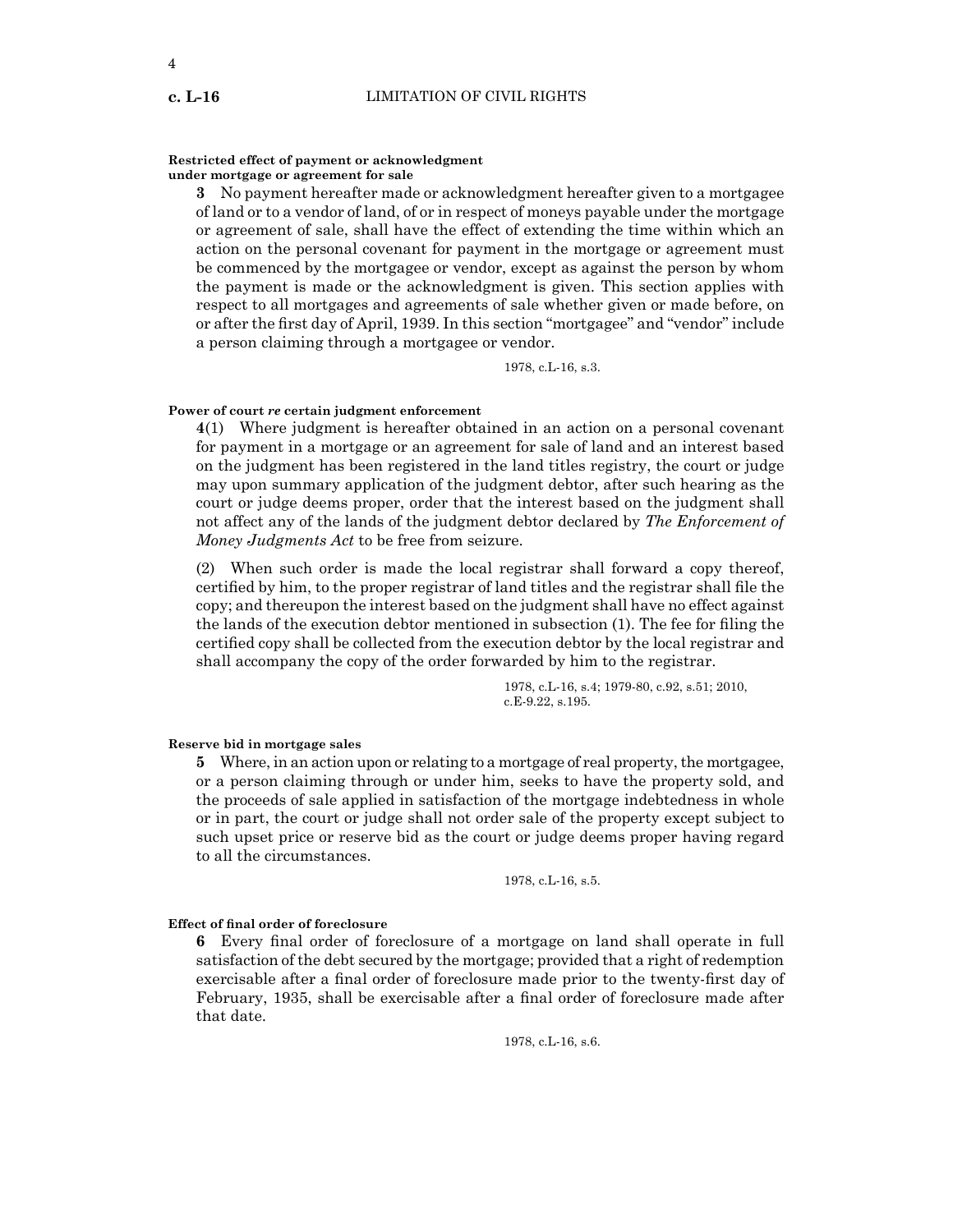5

#### **Mortgagee's inspection fees**

**7** The fees of a mortgagee for inspection of the mortgaged premises except the preliminary inspection consequent upon an application for a loan or a renewal or extension of a loan, shall be borne by the mortgagee and shall not be charged to the mortgagor or to the mortgage account.

1978, c.L-16, s.7.

#### **Mortgagee's collection costs**

**8**(1) Subject to subsection (2) and notwithstanding any stipulation, agreement or convenant contained in any mortgage of land or in any agreement renewing or extending any such mortgage, no fees, costs, charges or expenses or allowance for the time and service of an officer, inspector or employee of the mortgagee or of any other person appointed for the purpose, shall be charged to the mortgagor or added to the mortgage account in respect of the collection of any moneys due and payable under the mortgage, by way of commission upon or expenses of such collection or of getting in the mortgagee's share of the crop grown on the land in question in any year; and any provision in any such mortgage or agreement whereby the mortgagor contracts, agrees or covenants to pay any such fees, costs, charges, expenses, allowances or commissions, or that the same may be added to the principal money secured by the mortgage, is null, void and of no effect.

(2) Nothing in this section affects a mortgagee's right to recover costs as between party and party in an action under the mortgage instituted in a court of competent jurisdiction, or to recover the costs of distress allowed by *The Distress Act*, nor does anything in this section affect, alter or vary any right that, on the first day of May, 1937, a mortgagee had to reasonable and necessary costs and expenses of collecting the rents or profits of the mortgaged land where the land was leased to a person other than the owner.

1978, c.L-16, s.8; 1988-89, c.52, s.12.

#### **9 Repealed.** 1988-89, c.52, s.12.

**Payment of overdue moneys without notice or bonus**

**10** Notwithstanding anything contained in any agreement for sale of land heretofore or hereafter made or in any mortgage of land heretofore or hereafter given or in any agreement renewing or extending the same, in the event of non-payment of the principal money secured by the agreement or mortgage, or of a portion thereof, when due under the terms of the agreement or mortgage, the vendor or mortgagee shall not, by reason of the non-payment or as a condition of acceptance of the overdue moneys or a portion thereof, be entitled to receive any bonus or other additional sum or to receive notice from the purchaser or mortgagor of intention to pay the overdue moneys or a portion thereof; and any agreement, stipulation or covenant to the contrary is null, void and of no effect.

1978, c.L-16, s.10.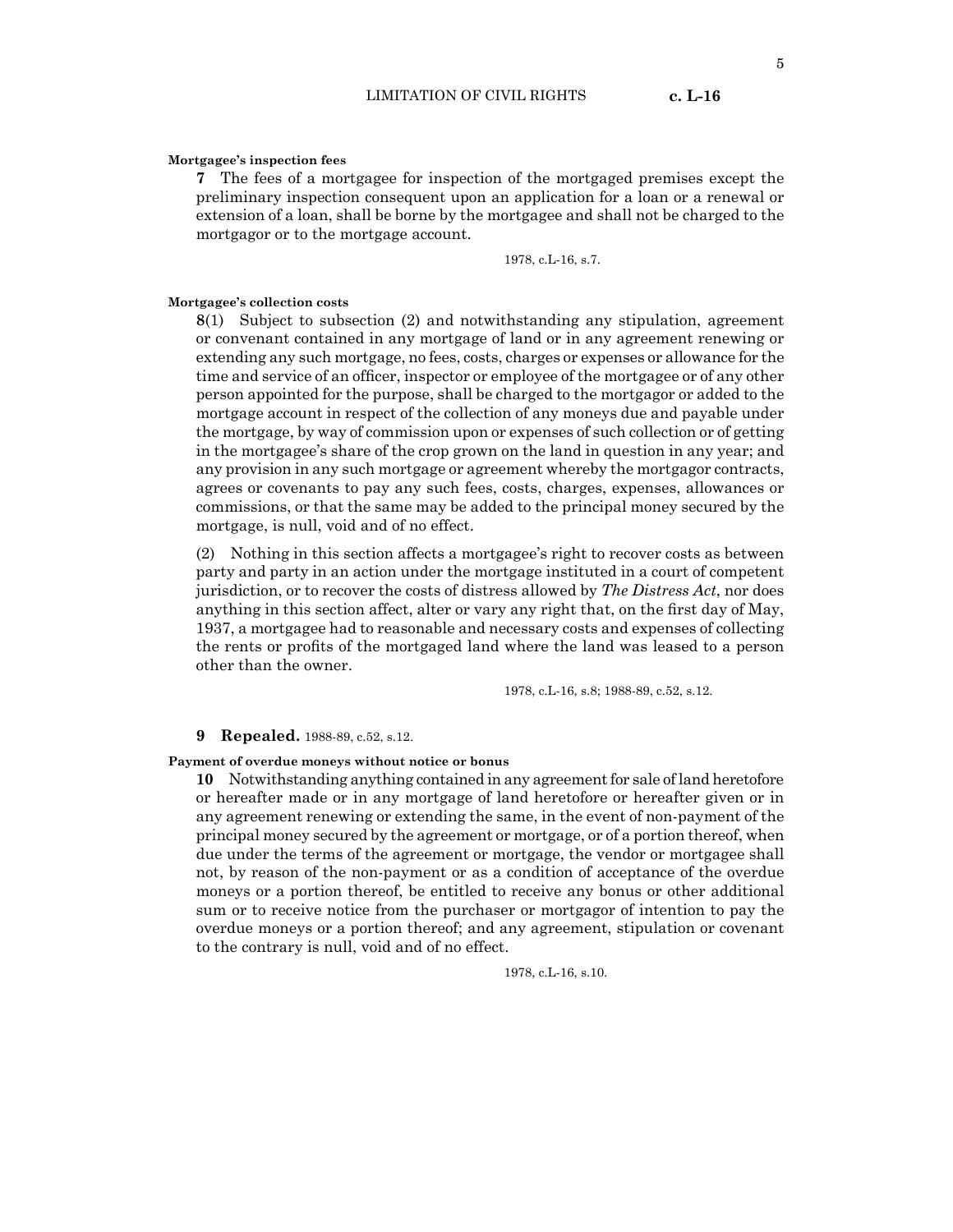#### **Only land taxes chargeable to mortgagor**

**11** Notwithstanding anything contained in any mortgage of land whether heretofore or hereafter given or in any agreement renewing or extending the same, no taxes, rates or assessments, other than taxes, rates or assessments levied or charged against the land and paid by the mortgagee, shall be charged by the mortgagee to the mortgagor or added to the mortgage account; and an agreement, stipulation or covenant to the contrary is null, void and of no effect.

1978, c.L-16, s.11.

#### **Life insurance premiums not to form a charge on the land**

**12**(1) Notwithstanding anything contained in any agreement for sale of land hereafter made or in any mortgage of land hereafter given, or in any agreement renewing or extending the same, no premium upon or in respect of an insurance policy on the life of the purchaser or mortgagor taken by or assigned to the vendor or mortgagee as collateral security for the amount owing under the agreement for sale or mortgage, shall be charged or added by the vendor or mortgagee to the account of the purchaser or mortgagor in respect of the amount so owing or form a lien or charge on the land; and any agreement, stipulation or covenant to the contrary is null, void and of no effect.

(2) Subsection (1) does not apply to a premium upon or in respect of an insurance policy taken by or assigned to:

(a) the Canadian Farm Loan Board as collateral security for the amount owing under a mortgage given before the thirtieth day of March, 1961, to secure a loan made under the *Canadian Farm Loan Act* (Canada) by that board; or

(b) the Farm Credit Corporation as collateral security for the amount owing under a mortgage heretofore or hereafter given to secure a loan made under the *Farm Credit Act* (Canada) by that corporation; or

(c) the Industrial Development Bank as collateral security for the amount owing under a mortgage heretofore or hereafter given to secure a loan made under the *Industrial Development Bank Act* (Canada) by that bank.

(d) the Federal Business Development Bank as collateral security for the amount owing under a mortgage given before or after the coming into force of this clause to secure a loan made under the *Federal Business Development Bank Act* (Canada) by the Federal Business Development Bank, or taken by or assigned to its successor, the Business Development Bank of Canada, as collateral security for the amount owing under a mortgage given to secure a loan made pursuant to the *Business Development Bank of Canada Act* by the Business Development Bank of Canada.

1978, c.L-16, s.12; 2001, c.8, s.12.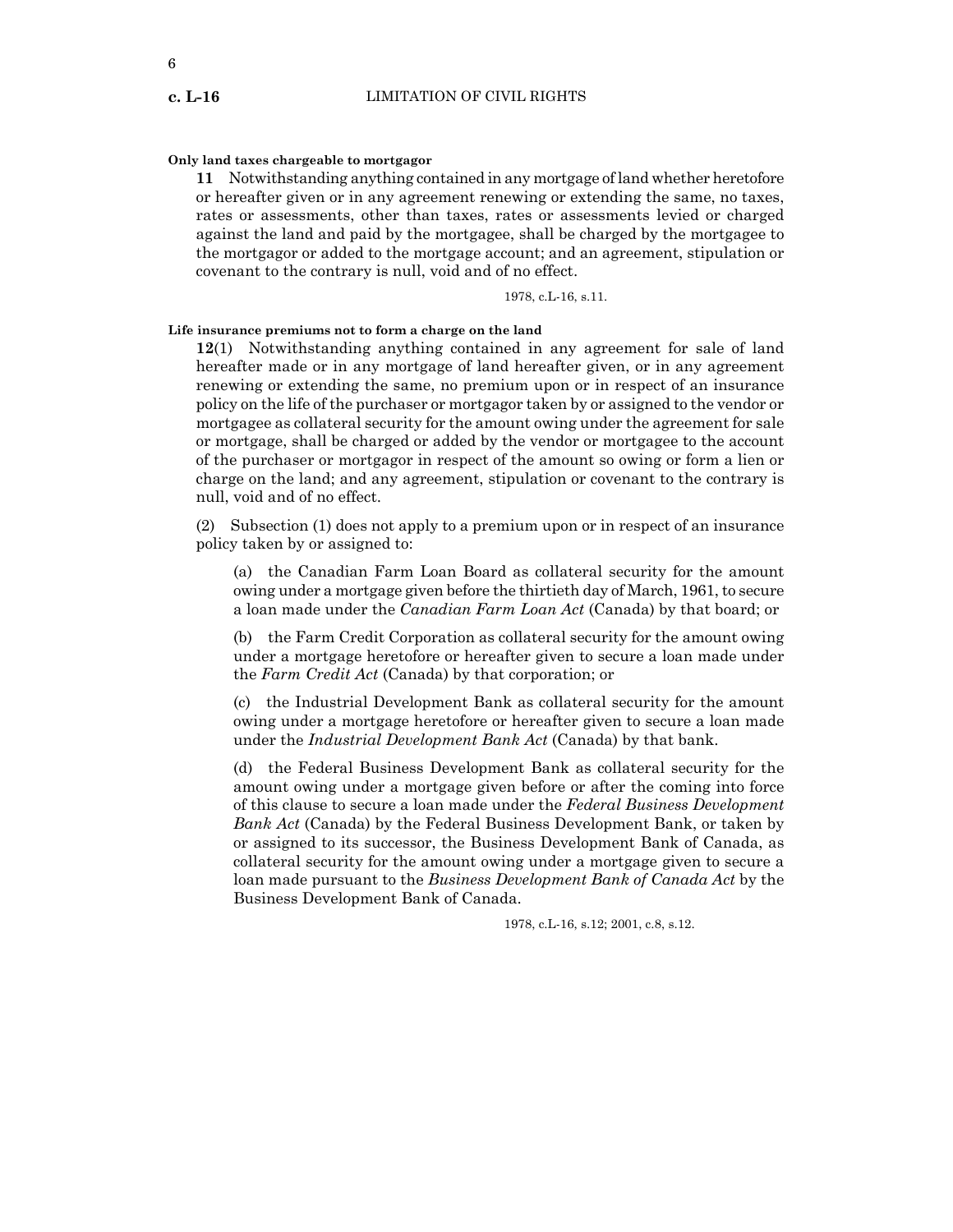#### **Application of fire insurance moneys**

**13**(1) Notwithstanding anything contained in any agreement for sale of land heretofore or hereafter made or in any mortgage of land heretofore or hereafter given, or in any agreement renewing or extending the same, in the event of damage to or destruction of buildings on the land by fire the purchaser or mortgagor may, after giving the notice required by subsection (2), apply to a judge of the Court of Queen's Bench for an order governing the application of any moneys received or receivable under an insurance policy, in respect of the damage or destruction; and upon such application the judge may make an order directing the application of those moneys on the mortgage or agreement of sale or in or towards rebuilding, restoring or repairing the building damaged or destroyed, or partly in the one way and partly in the other.

(2) No application shall be made under subsection (1) unless within sixty days after the amount of the loss is adjusted and unless ten days' notice of intention to make the application has been given to the vendor or mortgagee, which notice shall be given by registered mail, postage prepaid, and shall be deemed to have been given on the date upon which the envelope containing the notice is deposited with the postmaster.

> 1978, c.L-16, s.13; 1979-80, c.92, s.51; 2018, c42, s.65.

#### **14 Repealed.** 1988-89, c.52, s.12.

#### **Restriction of rights under lease option agreements**

**15**(1) Where a lessee of land has an option of purchasing the land, or is to become the purchaser of the land, upon the performance of any condition or conditions, the right of the lessor or his personal representatives or assigns to recover by action or extrajudicial proceeding rent payable by the lessee in respect of the land shall be restricted to the recovery of an amount not exceeding the reasonable rental value of the land, which value shall be determined by the court in the course of the action or, in the case of an extrajudicial proceeding, by a judge of the Court of Queen's Bench sitting at the judicial centre nearest to which the land is situated, on the summary application of the lessor or lessee, provided that in the case of urban property a onehundredth part of the price mentioned in the option shall be deemed a reasonable monthly rental, and in such cases application to the said judge shall not be necessary.

(2) If an option of purchasing land, where the holder of the option is in possession thereof as lessee, is sought to be terminated on account of breach or non-performance of any covenant, agreement, stipulation or condition contained in the lease, the holder of the option may make an application for relief to a judge of the Court of Queen's Bench sitting at the judicial centre nearest to which the land is situated, in which case the judge may in his discretion make an order upon such terms as he deems just granting an extension of time wherein the holder of the option may perform his obligations.

(3) For the purpose of an application under subsection (2), the holder of the option may, within thirty days of the giving of notice of termination or intention to terminate, apply to the judge to fix a place and time for hearing the application and the judge shall thereupon fix a place and time, having regard to the requirements of subsection (4).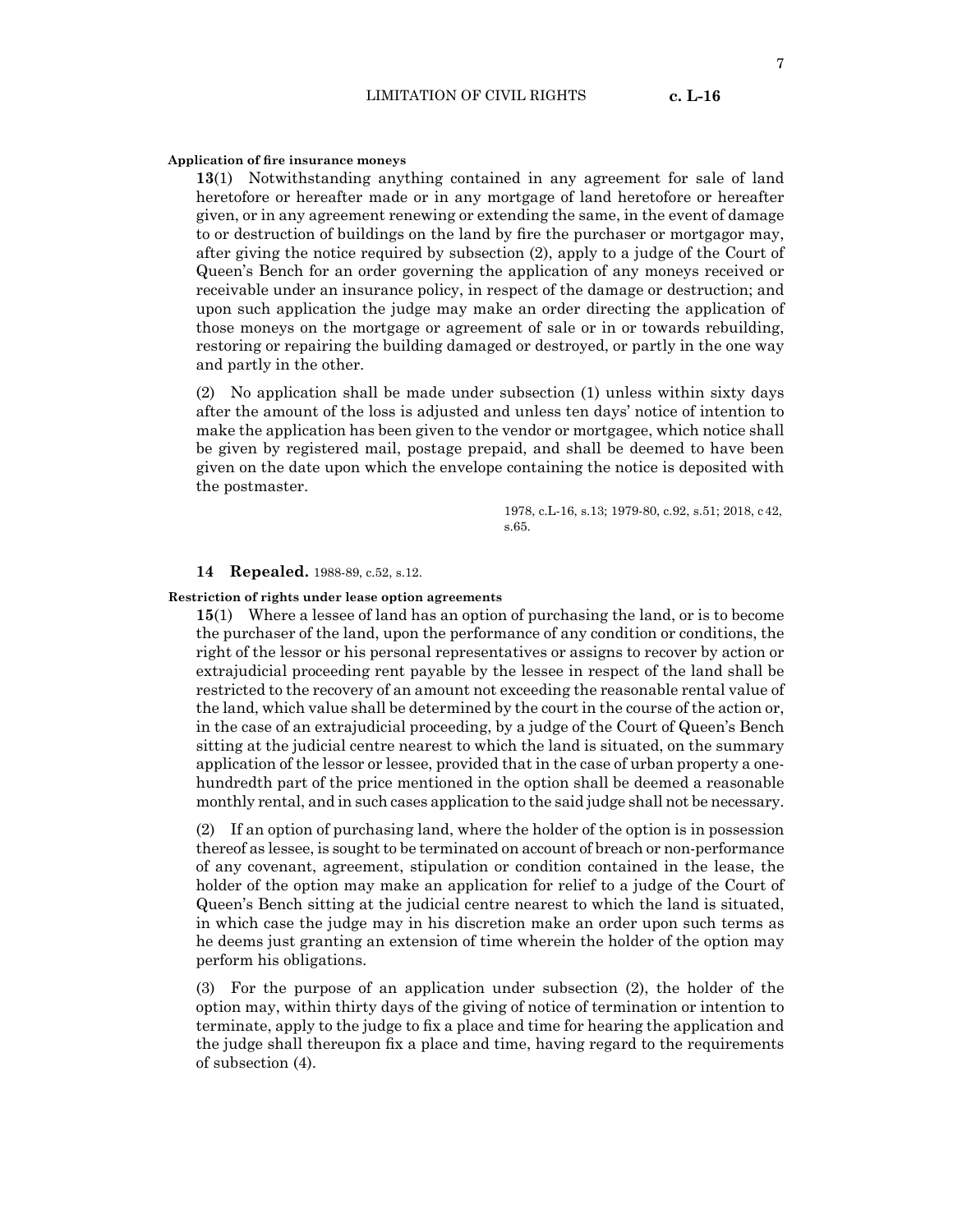(4) Fifteen days' notice of an intended application under subsection (1) or (2) stating the place and time thereof shall be given by the lessor or lessee to the other or his assigns, which notice shall be personally served or may be given by registered mail postage prepaid and shall be deemed to have been given on the date following that upon which the envelope containing the notice is deposited with the postmaster.

(5) This section does not apply to leases or options of mines or minerals.

1978, c.L-16, s.15; 1979-80, c.92, s.51; 1988-89, c.52, s.12; 2018, c42, s.65.

## MORTGAGES AND CHATTEL MORTGAGES

**Application of moneys realized by mortgagee where more than one debt secured by a mortgage 16** Where a mortgage or chattel mortgage, whether heretofore or hereafter given, is held as security for more than one debt and moneys are paid by the mortgagor or are realized by the mortgagee under the terms of the mortgage, the moneys received or realized shall be applied immediately in or towards payment of one or more of the debts secured by the mortgage and unless the mortgagor, in exercise of any right, has given directions as to the application of those moneys, the mortgagee shall immediately notify the mortgagor of the debt in or towards payment of which the moneys have been applied; and any agreement, stipulation or covenant to the contrary is null, void and of no effect.

1978, c.L-16, s.16.

#### **Certain conditions prohibited**

**17** No chattel mortgage or agreement collateral thereto shall contain a provision the application of which depends merely on the opinion of the mortgagee that a circumstance or state of things exists which affects his security; and any such provision is null, void and of no effect.

1978, c.L-16, s.17.

#### CONDITIONAL SALES

#### **Vendor's right to recover price restricted**

**18**(1) When an article, the selling price whereof exceeds \$100, is hereafter sold, and the vendor, after delivery, has a lien thereon for all or part of the purchase price, the vendor's right to recover the unpaid purchase money shall be restricted to his lien upon the article sold, and his right to repossession and sale thereof, notwithstanding anything to the contrary in any other Act or in any agreement or contract between the vendor and purchaser.

(2) Subsection (1) does not apply to:

- (a) the sale of land with chattels upon an entire consideration;
- (b) **Repealed.** 1988-89, c.52, s.12.

(c) the sale of aeroplanes or parts thereof, aeroplane engines or parts thereof, mining machinery, equipment or material, or machinery, equipment or material used in the exploration for or production of petroleum or natural gas;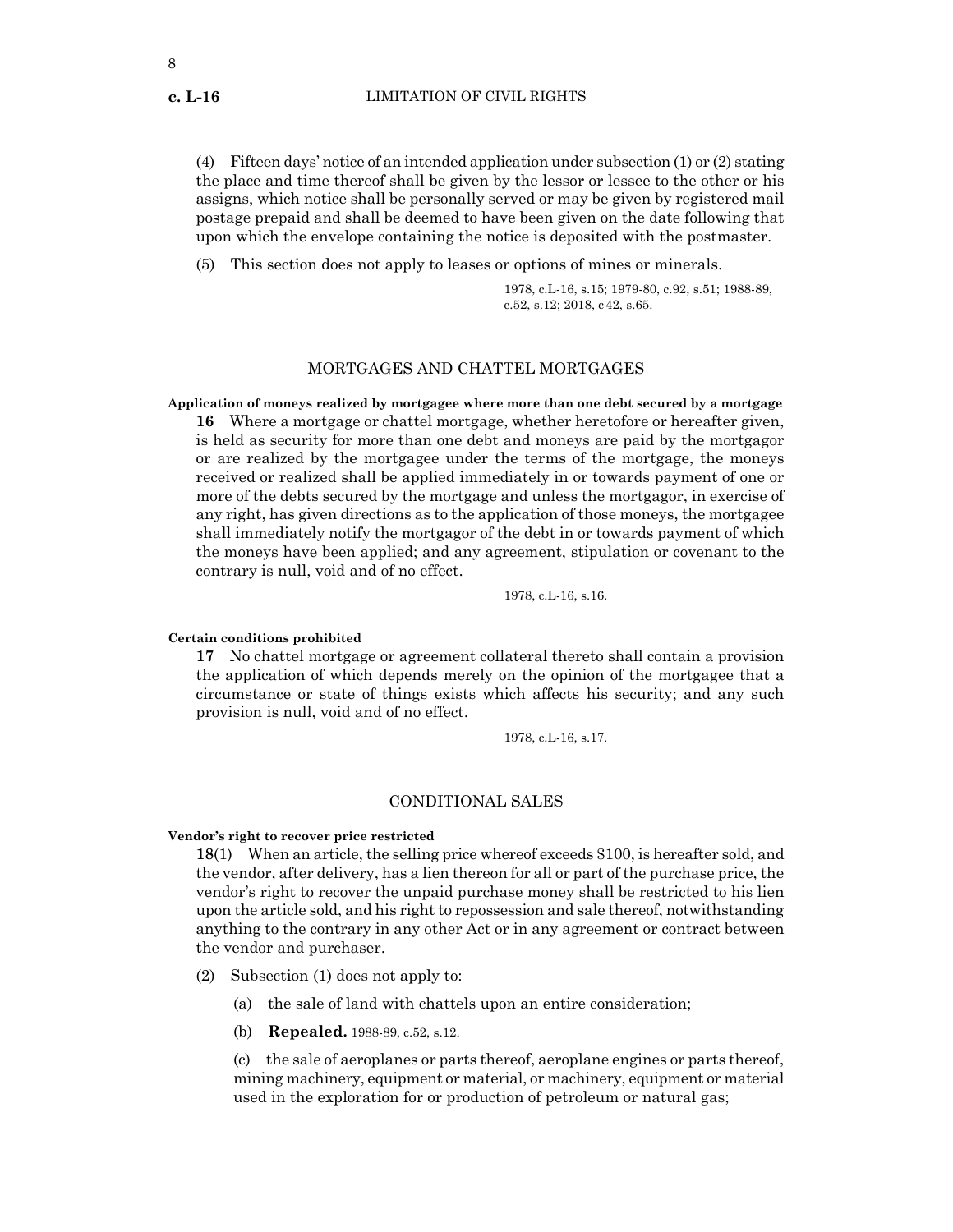(d) the sale of an article that is thereafter affixed to realty and to which section 36 of *The Personal Property Security Act, 1993* applies;

(e) **Repealed.** 1992, c.43, s.3.

(3) For the purposes of subsection (3.1), **"purchase-money security interest"** means a security interest that is taken or reserved by a seller of goods to secure payment of all or part of its sale price.

(3.1) Subsection (1) applies to all sales effected by way of a security agreement creating a purchase-money security interest covering the whole or part of the purchase price of the article sold.

(4) Where an article with respect to which subsection (1) applies is repossessed and not redeemed, or is surrendered to the vendor, any money thereafter paid in respect of the purchase price remaining unpaid at the time of repossession or surrender may be recovered by the purchaser by action in a court of competent jurisdiction.

(5) This section does not apply where the article sold is totally destroyed, either by the wilful act of the purchaser, or otherwise.

(6) Where it is shown to a court of competent jurisdiction that the purchaser has wilfully damaged the article sold or that the article has been damaged by his neglect, or that for any other reason it is inequitable that subsection (1) should apply, the court may make such order as it may deem just and expedient.

> 1978, c.L-16, s.18; 1979-80, c.29, s.3; 1988-89, c.52, s.12; 1992, c.43, s.3; 1993, c.P-6.2, s.75.

## PROCEDURE FOR POSSESSION

#### **Interpretation**

**19** In sections 20 to 36:

- (a) **Repealed.** 1979-80, c.29, s.4.
- (b) **"article"** means:
	- (i) to (iii) **Repealed.** 1988-89, c.52, s.12.
	- (iv) a washing machine;
	- (v) a stove;
	- (vi) a heater;
	- (vii) a sewing machine;

(viii) a refrigerator or freezer or a unit that is a combination of a refrigerator and a freezer; or

(ix) **Repealed.** 1988-89, c.52, s.12.

(c) **"debtor"** means a person who owes payment or other performance of the obligation secured, whether or not he owns or has rights in the article, and includes a person appointed under subsection 22(1);

(d) **"secured party"** means a party who has a security interest;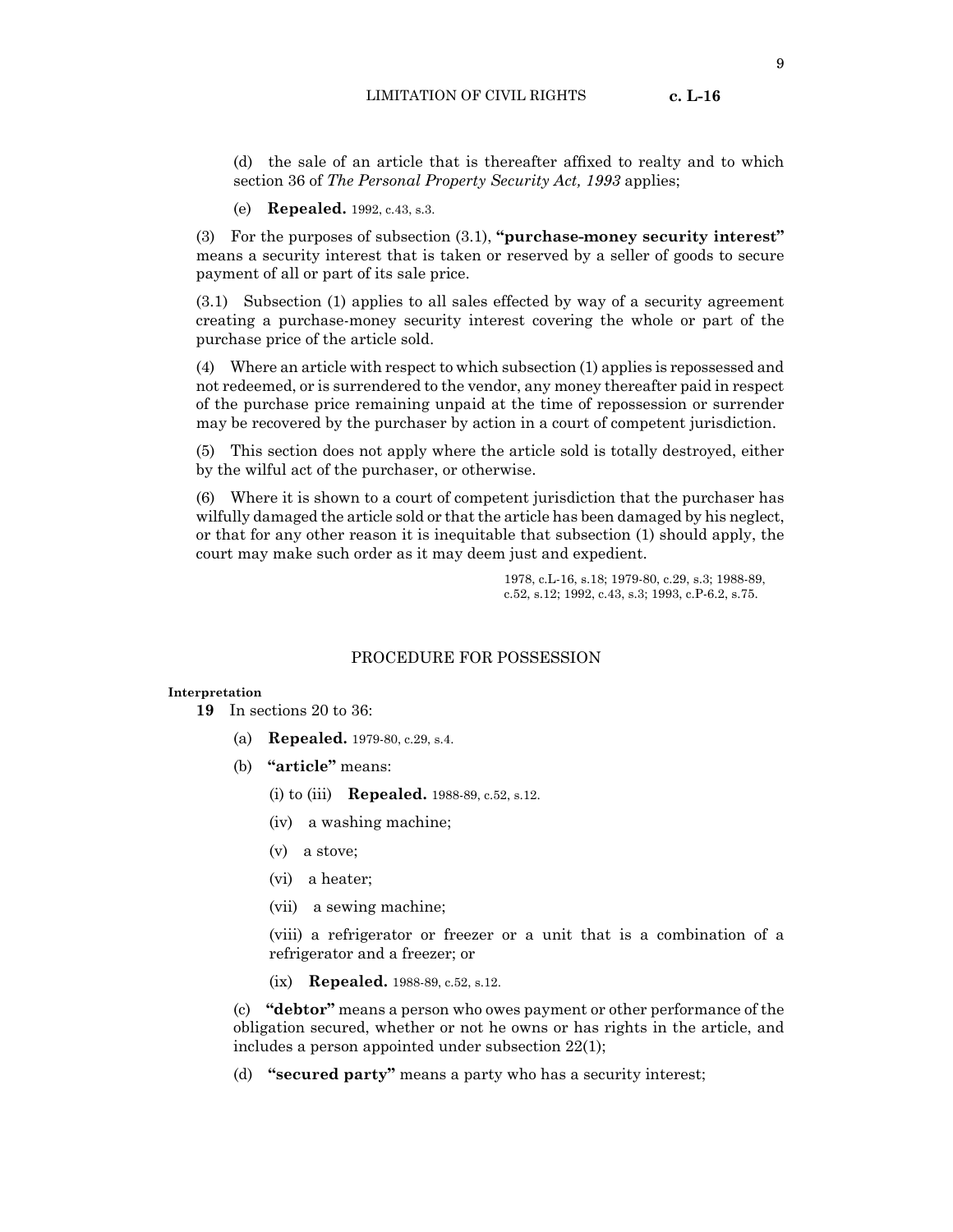10

(e) **"security agreement"** means an agreement that creates or provides for a security interest;

(f) **"security interest"** means an interest in an article that secures payment or performance of an obligation.

> 1978, c.L-16, s.19; 1979-80, c.29, s.4; 1986, c.33, s.14; 1988-89, c.52, s.12.

#### **Right to possession restricted**

**20** Notwithstanding anything in this or any other Act or in any contract or agreement between a secured party and debtor, the secured party shall not, by reason only of failure by the debtor to make a payment under an agreement, take any proceedings to take possession of an article that is, in whole or in part, the security under the agreement except in accordance with this section and sections 21 to 35.

1978, c.L-16, s.20; 1979-80, c.29, s.5.

#### **Secured party to notify debtor of intention to take possession**

**21** A secured party intending to take possession of an article shall serve two copies of a notice in form A of the schedule on the debtor.

1978, c.L-16, s.21; 1979-80, c.29, s.5.

#### **Appointment of representative of deceased debtor**

**22**(1) If the debtor has died, a judge of the Court of Queen's Bench sitting at the judicial centre nearest to which the debtor resided at the time of his or her death may, on an application without notice by the secured party, appoint a person to represent the deceased for the purposes of the proceeding and any further proceeding that arises from the proceeding.

(2) Service of the notice in form A shall be made upon the person appointed under subsection (1) in the manner provided in section 32.

(3) An order made under subsection (1) and any orders consequent thereon shall bind the estate of the deceased in the same manner as if a duly appointed personal representative of the deceased had been a party to the proceeding.

> 1978, c.L-16, s.22; 1979-80, c.29, s.5; 1979-80, c.92, s.51; 2018, c42, s.28.

#### **Application for hearing**

**23**(1) A debtor may, at any time before or after the date on which a notice in form A is served on him, apply for a hearing by a judge.

(2) An application for a hearing may be made by a debtor:

(a) on an application without notice to a judge of the Court of Queen's Bench;

(b) by serving Part II of the notice in form A, completed and executed by him, on the local registrar of the Court of Queen's Bench; or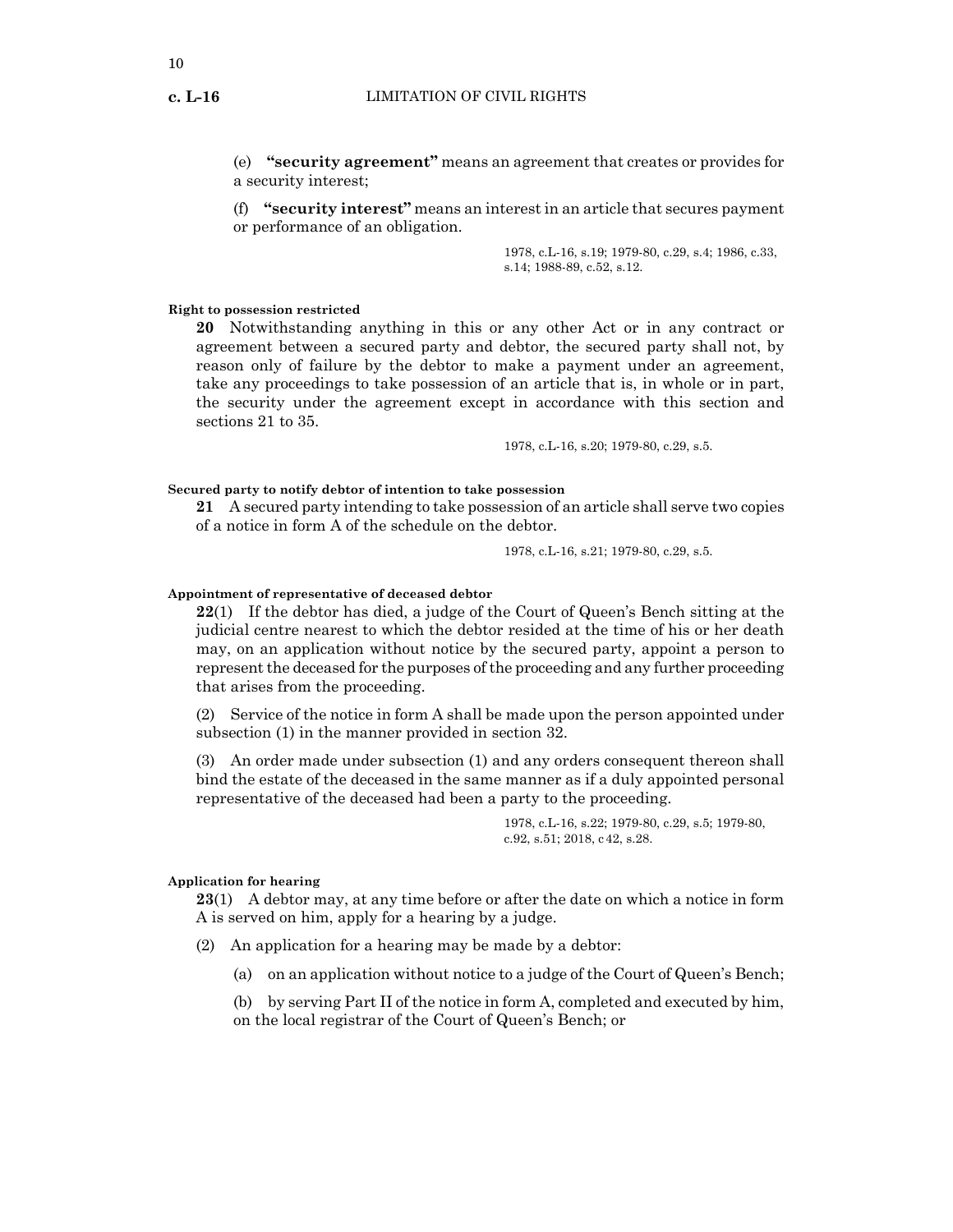(c) by serving a written request on the local registrar of the Court of Queen's Bench;

at the judicial centre that is nearest to the place where the debtor resides or where the agreement, pursuant to which the article was sold or mortgaged and in respect of which the application is made, was executed by the debtor or, if the debtor does not reside in the province and did not execute the agreement in the province, at the judicial centre that is nearest to the place where the secured party resides or executed the agreement.

(3) No application for a hearing and no hearing shall be questioned in any court or shall be held to be invalid for the reason only that the application was made or the hearing was held at a judicial centre other than a judicial centre mentioned in subsection (2).

(4) No fee is payable in respect of an application for a hearing under this section.

1978, c.L-16, s.23; 1971, c.50, s.3; 1979-80, c.29, s.5; 1979-80, c.92, s.51; 2018, c42, s.28.

#### **Duty of local registrar upon receipt of application for a hearing**

**24** On receipt of an application made under section 23, the local registrar of the Court of Queen's Bench shall:

(a) immediately serve notice on the secured party advising him that an application for a hearing has been made by the debtor;

(b) as soon as practical thereafter, fix a time and place for the hearing by a judge; and

(c) serve notice of the hearing and the time and place fixed therefor on the debtor and on the secured party at least ten days prior to the day fixed for the hearing.

> 1978, c.L-16, s.24; 1979-80, c.29, s.5; 1979-80, c.92, s.51.

#### **Conditions respecting possession**

**25**(1) If a notice under clause (a) of section 24 is not served on the secured party within thirty days after the date on which the notice in form A, given by him, was served on or received by the debtor, the secured party may take possession of the article.

(2) If a notice under clause (a) of section 24 is served on the secured party no further proceeding shall be taken by him without leave of the judge.

1978, c.L-16, s.25; 1979-80, c.29, s.5.

#### **Payment cancels notice**

**26** Acceptance by the secured party of a payment on account of an amount owing under an agreement after a notice in form A has been served by him cancels the notice.

1978, c.L-16, s.26; 1979-80, c.29, s.5.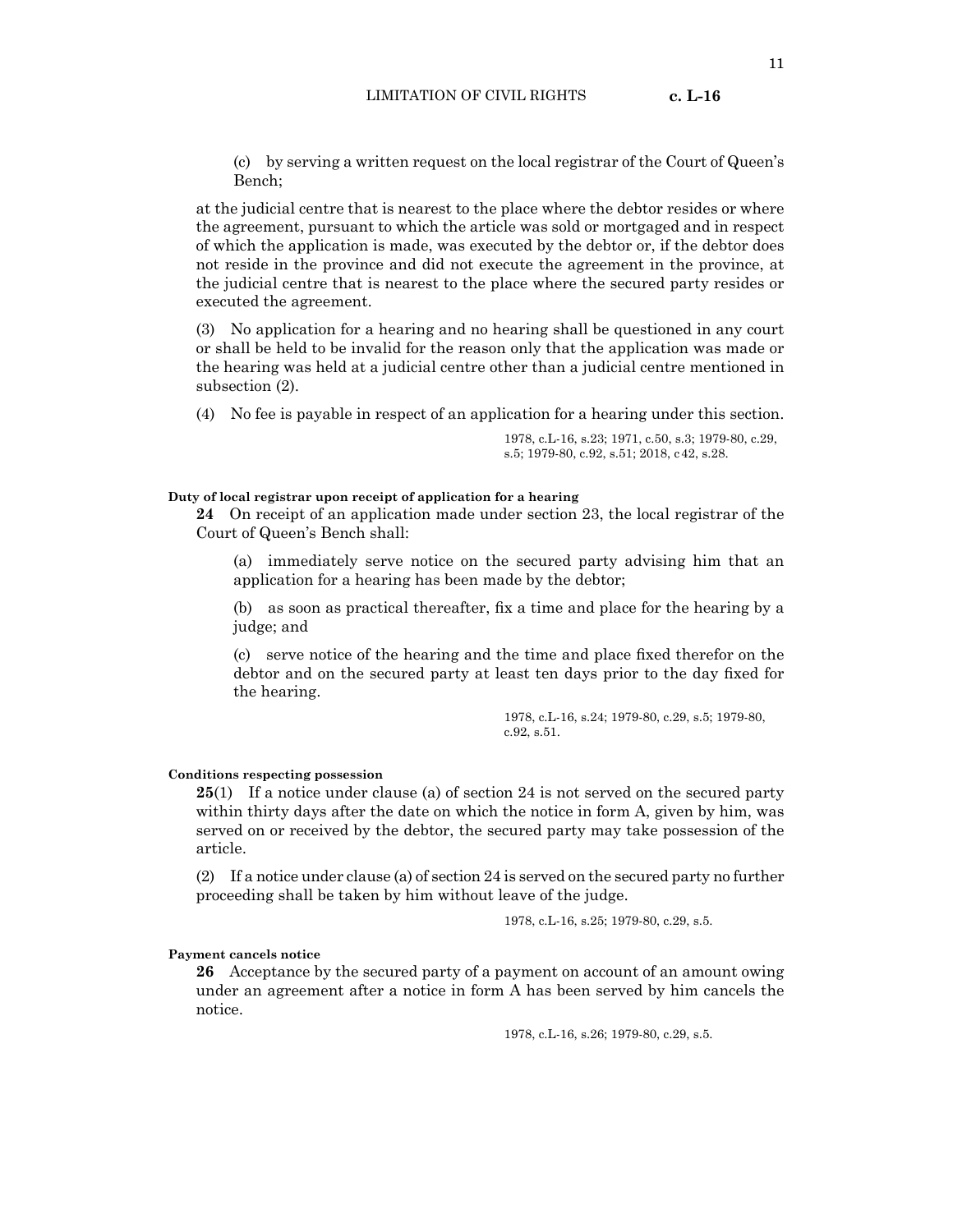#### **Rights of debtor if secured party contravenes certain provisions**

**27** If a secured party takes possession of an article in contravention of sections 20 to 23 or disposes of an article in contravention of section 31 or in contravention of an order of a judge:

- (a) the agreement is thereupon determined;
- (b) the debtor is released from all liability under the agreement;

(c) the debtor is entitled to recover from the secured party in an action for money had and received all sums paid by the debtor under the agreement or under any other security given by him in respect thereof.

1978, c.L-16, s.27; 1979-80, c.29, s.5.

#### **Order to preserve article**

**28** The judge may, upon application of the secured party at any time after service of a notice in form A by the secured party, make such orders as he deems just for the purpose of protecting the article from damage or depreciation including orders restricting or prohibiting the use of the article or giving directions as to its custody.

1978, c.L-16, s.28; 1979-80, c.29, s.5.

#### **Secured party to notify debtor of possession of article**

**29** Where a secured party takes possession of an article, he shall serve upon the debtor a notice of possession:

(a) in form B where the possession has been taken pursuant to an order of the judge, which notice shall be accompanied by a copy of the order of the judge;

(b) in form C in any other case.

1978, c.L-16, s.29; 1979-80, c.29, s.5.

#### **Application for hearing after secured party takes possession of an article**

**30**(1) A debtor, who has not made an application for a hearing by a judge:

(a) in respect of an article that a secured party took possession of prior to the coming into force of this section, may apply for a hearing by a judge within thirty days after the date on which the secured party took possession of the article if the article has not been legally disposed of prior to the date this section comes into force;

(b) under section 23, may within thirty days after the date on which a notice of possession is served on or received by the debtor, apply for a hearing by a judge.

(2) Subsections (2) and (3) of section 23 and sections 24, 26, 31 and 32 apply *mutatis mutandis* in respect of an application for a hearing made under subsection (1).

(3) On the hearing of an application made under subsection (1) the judge may:

(a) order delivery of the article to the debtor subject to such conditions as the judge deems just;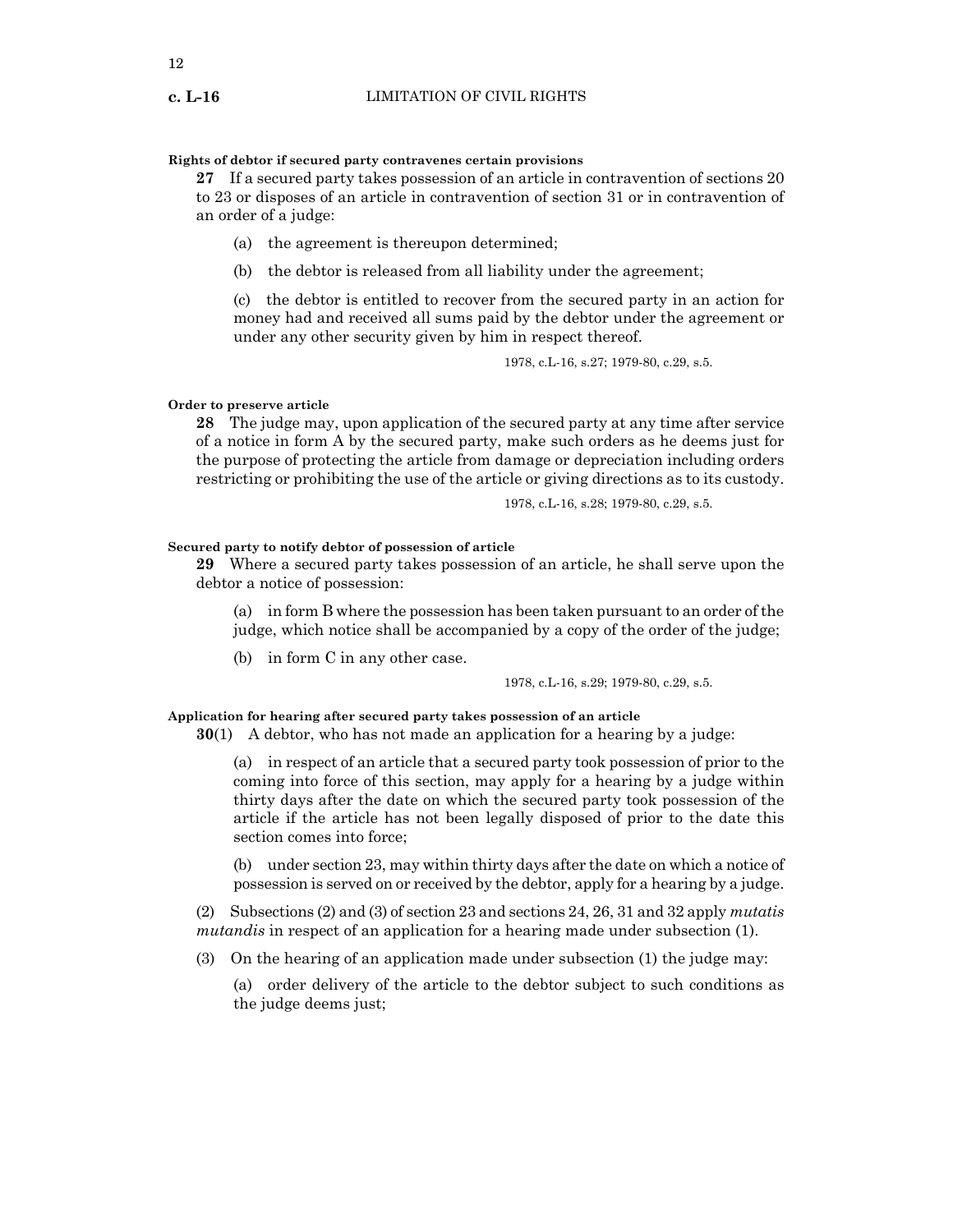(b) order delivery of the article to the debtor and postpone the operation of the order:

(i) on condition that the debtor pays to the secured party such amount as the judge deems just;

(ii) subject to the fulfilment of such other conditions by the debtor as the judge deems just;

and the judge may vary the terms of any order made under clause (a) or (b) in such manner as he deems just.

(4) If a notice referred to in clause (a) of section 24 is served on or received by a secured party within the period of time mentioned in clause (a) or (b) of subsection 1, as the case may be, no further proceeding shall be taken by the secured party without leave of a judge.

1978, c.L-16, s.30; 1979-80, c.29, s.5.

#### **Action by secured party after possession of article**

**31** A secured party who takes possession of an article other than pursuant to an order of a judge shall:

(a) keep the article for at least thirty days after the date on which the notice in form C, given by him, was served on or received by the debtor; and

(b) if the debtor applies for a hearing, keep the article in his possession or return it to the debtor unless otherwise ordered by a judge.

1978, c.L-16, s.31; 1979-80, c.29, s.5.

#### **Service**

**32**(1) Any notice or other document that is required by this Act to be served may be served:

(a) by personal service; or

(b) by sending it by registered mail, postage prepaid, addressed to the person to be served at his last known address.

(2) Service by registered mail shall be deemed sufficient if there are produced as exhibits to the affidavits of service filed:

(a) a receipt from the postmaster for the envelope containing the notice or other document; and

(b) a post office receipt therefor purporting to be signed by the debtor.

(3) A notice or other document sent by registered mail shall be deemed to have been served on the day of the date of the receipt that purports to be signed by the debtor.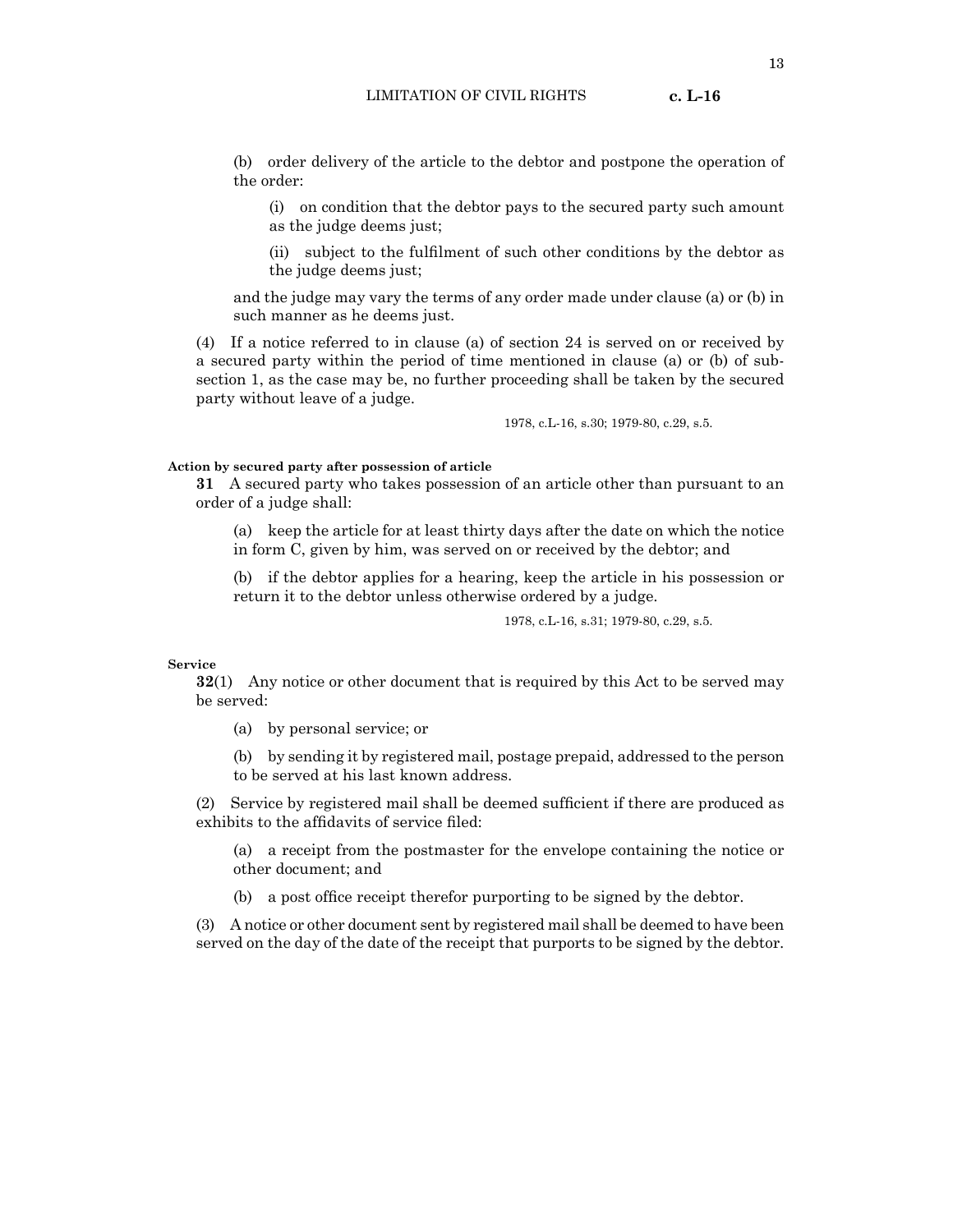(4) *The Queen's Bench Rules* respecting substituted service apply, with any necessary modification, if, on an application without notice by the secured party, it appears to a judge of the Court of Queen's Bench sitting at the judicial centre nearest to which the debtor resided when the agreement was executed by the debtor:

(a) that the secured party is for any reason unable to effect prompt service of a notice in Form A, B or C; or

(b) that the whereabouts of the debtor is unknown after all reasonable efforts to ascertain his or her whereabouts have been exhausted*.*

> 1978, c.L-16, s.32; 1971, c.50, s.3; 1979-80, c.29, s.5; 1979-80, c.92, s.51; 2018, c42, s.28.

#### **Orders of judge**

**33**(1) Upon the hearing of an application made under section 23, the judge may make such orders as he deems just and, without limiting the generality of the foregoing, may:

(a) order delivery of the article to the secured party, subject to such conditions as the judge deems just;

(b) order delivery of the article to the secured party and postpone the operation of the order:

(i) on condition that the debtor pays to the secured party such amount as the judge deems just;

(ii) subject to fulfilment of such other conditions by the debtor as the judge deems just;

and the judge may vary the terms of any order made under clause (a) or (b) in such manner as he deems just.

(2) Where a secured party and debtor do not agree as to the amount remaining unpaid under the agreement, the judge may determine the amount.

(3) The judge may, subject to such conditions as he deems just, at any time revoke the postponement of the operation of an order for delivery of an article.

1978, c.L-16, s.33; 1979-80, c.29, s.5.

#### **Effect of postponement of operation of judge's orders**

**34**(1) While the operation of an order for delivery of an article is postponed under section 30 or 33 no further sum shall be or become payable by the debtor on account of the unpaid balance under the agreement except in accordance with the terms of the order.

(2) If, while the operation of an order for delivery of an article is so postponed:

(a) the debtor fails to comply with any condition of the postponement or any term of the agreement as varied by the judge; or

(b) the debtor disposes of the article;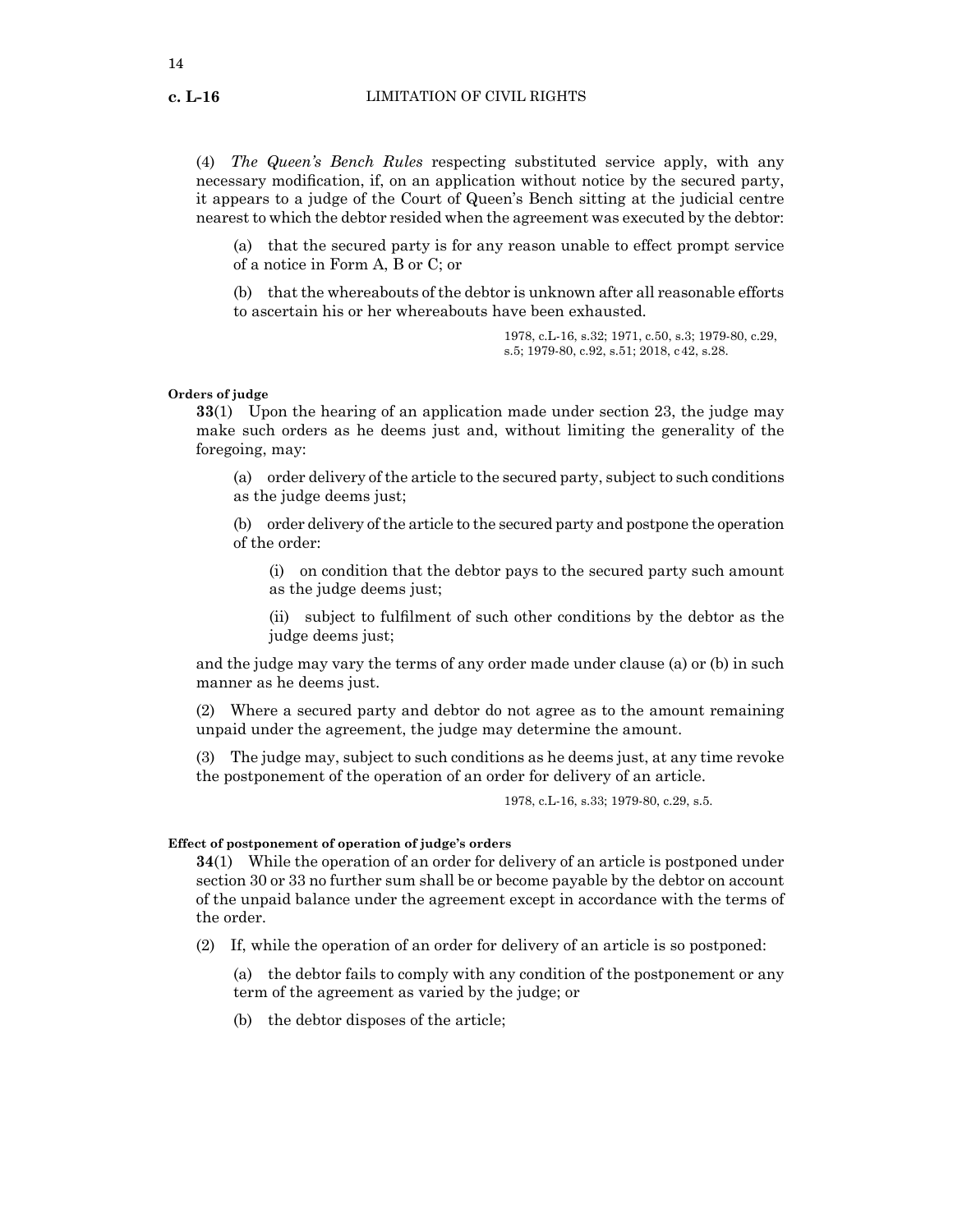the secured party shall not, unless the judge has dispensed with a further application, take any proceedings against the debtor otherwise than by making an application to the judge, notice of which shall be served by the secured party on the debtor, and sections 22 and 32 apply *mutatis mutandis*.

(3) When the unpaid balance under the agreement has been paid in accordance with the terms of the order, the secured party's title to the article shall vest in the debtor.

1978, c.L-16, s.34; 1979-80, c.29, ss.5 and 6.

**Costs**

**35**(1) Subject to subsections (2) and (3), no costs shall be awarded to either party with respect to any proceedings under sections 21 to 23, sections 28 to 30 and sections 33 and 34.

(2) Where in the opinion of the judge, an application made to him is in abuse of the applicant's right to make the application, the judge may order payment of costs by the applicant.

(3) Where costs of an application are ordered to be paid by the debtor, the judge may order that the costs be added to the amount remaining payable under the agreement.

1978, c.L-16, s.35.

#### **Restriction on payment to assignee**

**36** Where an article, as defined in clause (b) of section 19, is sold under a conditional sale contract and the secured party:

(a) assigns his interests in the contract; and

(b) agrees with the assignee that he shall be liable to the assignee for any amount due under the contract in default of payment thereof by the debtor;

the secured party is not liable to the assignee for any amount in default during any period that payment by the debtor is postponed by an order of a judge under section 30 or 33.

1978, c.L-16, s.36; 1979-80, c.29, s.7.

#### JUDGMENT ENFORCEMENT

#### **Proceedings upon certain judgments affected**

**37** Where judgment is hereafter obtained in an action on a personal convenant for payment in a mortgage or an agreement for sale of land, and the debtor, either before or after judgment, sells any of his property declared by *The Enforcement of Money Judgments Act* to be free from seizure, no enforcement measures, no execution issued under the judgment shall affect the proceeds of the sale, and the execution debtor may dispose of the proceeds as freely as he could have done if the judgment had not been obtained.

> 1978, c.L-16, s.37; 1980-81, c.83, s.25; 2010, c.E-9.22, s.196.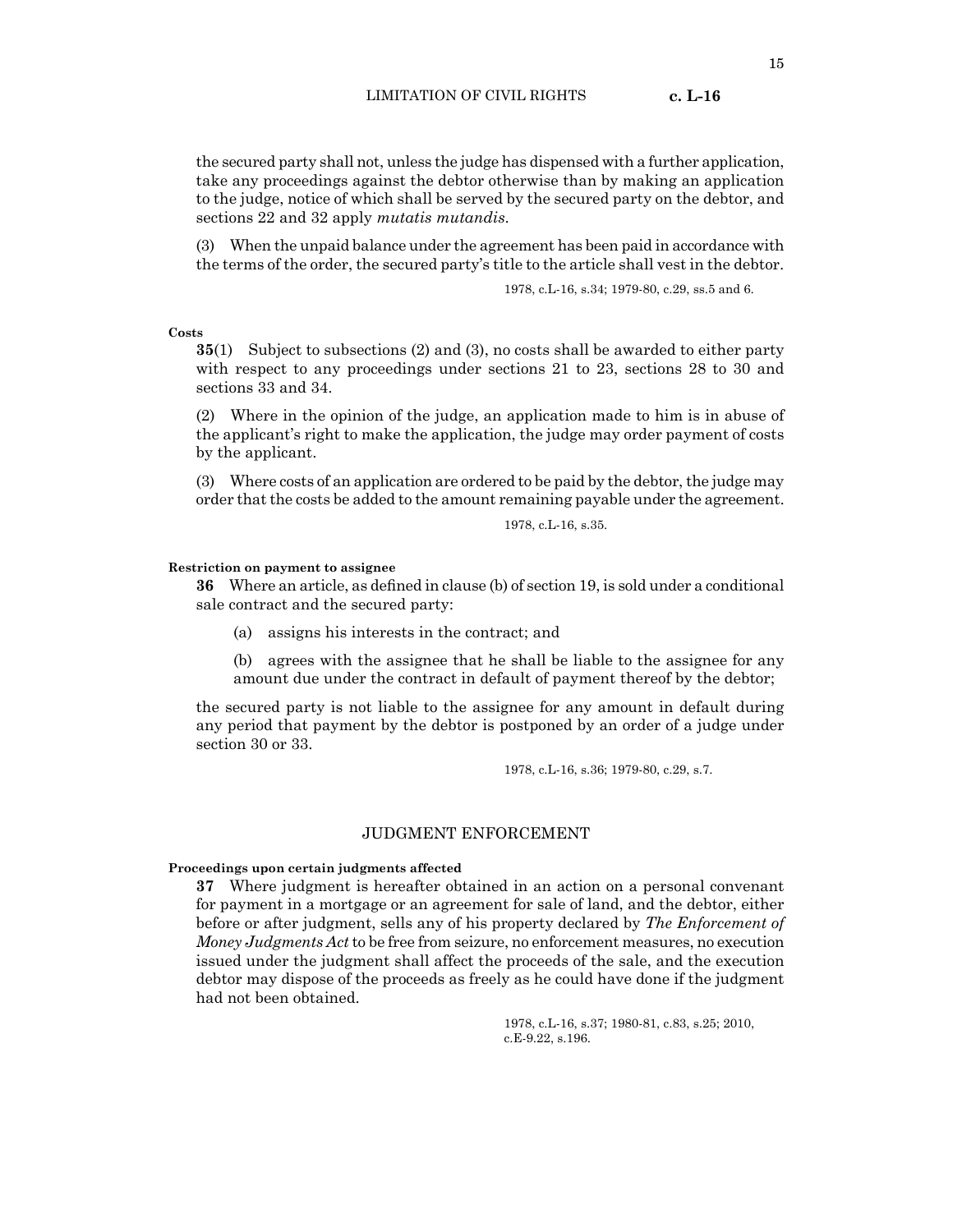#### **Power of court or judge to stay enforcement**

**38**(1) Upon application of a judgment debtor, the court or a judge may make an order staying enforcement under the judgment on such terms as to costs or otherwise and subject to such undertaking, if any, as the court or judge deems just.

(2) No application shall be made under subsection (1) unless fifteen days' notice of intention to make the application has been given to the judgment creditor. The notice shall be given by registered mail, postage prepaid, and shall be deemed to have been given on the date upon which the envelope containing the notice is deposited with the postmaster.

1978, c.L-16, s.38; 2010, c.E-9.22, s.197.

#### MISCELLANEOUS

#### **Discharge of certain obligations**

**39** Notwithstanding anything contained in any agreement or other instrument hereafter made or given, whether wholly or in part executed in Saskatchewan, involving payment of money or liability to pay money, whereby payment is secured on land or chattels or land and chattels situated in Saskatchewan and is, expressly or impliedly, to be made otherwise than in lawful money of Canada, all moneys payable under the agreement or instrument may be paid in lawful money of Canada and payment in lawful money of Canada of the amount payable under the agreement or instrument shall entitle the debtor to a discharge of the obligation and a release of any security given, to the same extent as if payment had been made in accordance with the agreement or instrument; and an agreement, stipulation or covenant, whether express or implied, in any such instrument hereafter made or given, whereby payment of money is to be made otherwise than in lawful money of Canada, is null, void and of no effect.

> 1978, c.L-16, s.39; 1979-80, c.29, s.8. (1980-81, c.83, s.26)

#### **Agreements waiving Act null and void**

**40**(1) Subject to subsection (2), every agreement or bargain, verbal or written, express or implied, that this Act or any provision thereof shall not apply or that any benefit or remedy provided by it shall not be available, or which in any way limits, modifies or abrogates or in effect limits, modifies or abrogates any such benefit or remedy, is null, void and of no effect, and moneys paid under or by reason of any such agreement or bargain are recoverable in any court of competent jurisdiction.

(2) A corporate body may in writing agree that this Act or any provision thereof shall have no application to:

(a) any mortgage, charge or other security for the payment of money made, given or created by it after the twenty-fifth day of March, 1959;

(b) any agreement or instrument entered into by it after the twenty-fifth day of March, 1959, involving the payment by it of money, or its liability to pay money;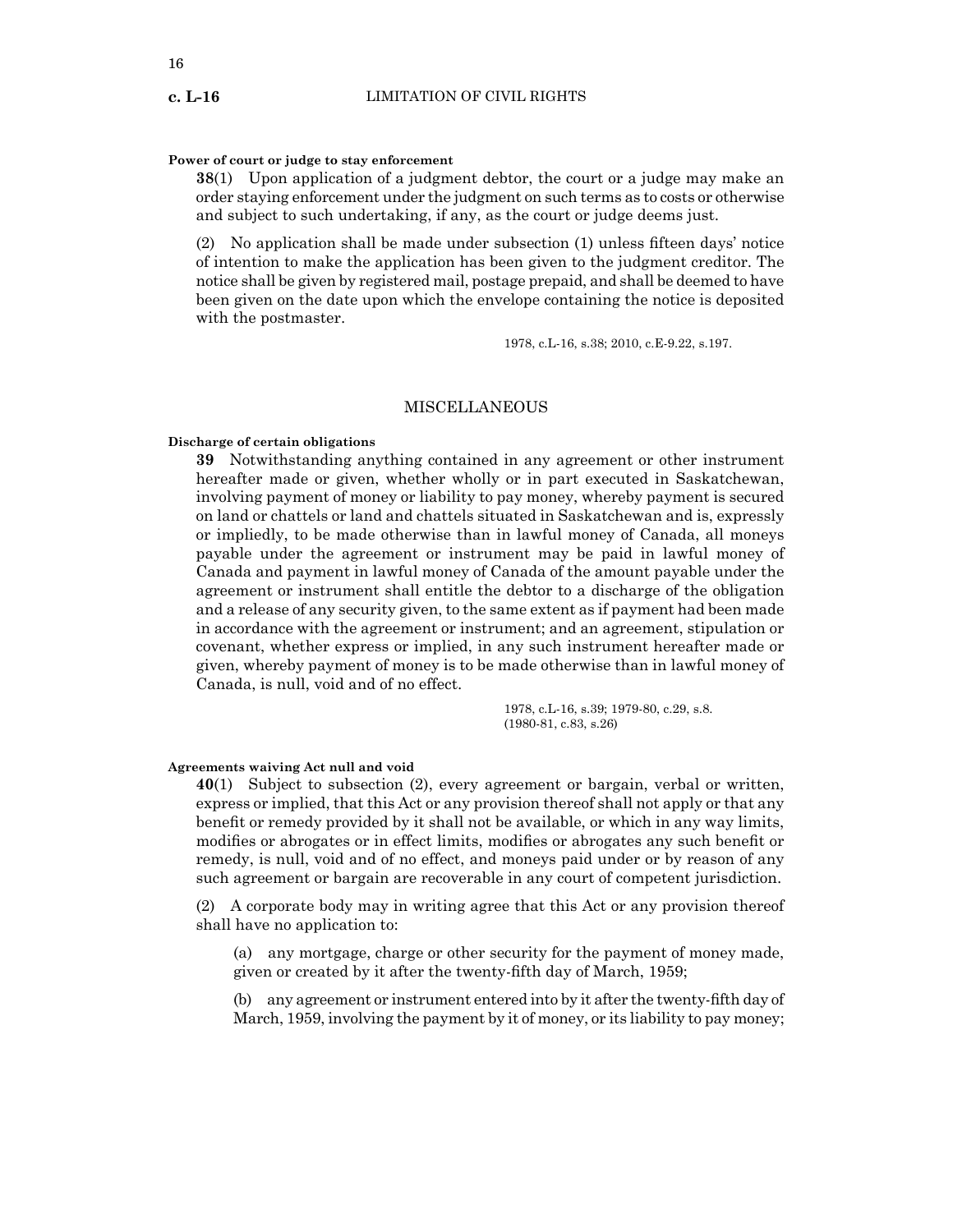(c) any agreement or instrument renewing or extending or collateral to any such mortgage, charge, other security, agreement or instrument; or

(d) the rights, powers or remedies of any other person under any such mortgage, charge, other security, agreement or instrument;

and, notwithstanding anything in this Act, an agreement made by a corporate body under this subsection shall be binding upon the corporate body, its successors and assigns.

1978, c.L-16, s.40.

#### **Appeal**

**41**(1) An appeal lies to the Court of Appeal from an order made under this Act by the Court of Queen's Bench or a judge thereof and the decision of the Court of Appeal is final and there shall be no further appeal.

(2) **Repealed.** 1979-80, c.92, s.51.

1978, c.L-16, s.40; 2018, c42, s.65.

#### **Appeals**

**42** Where an appeal is taken under this Act the court appealed to shall have and exercise a discretion similar to that of the court or judge appealed from, not withstanding that the judgment or order appealed from was made in the discretion of the court or judge, and may draw inferences of fact and pronounce the judgment or make the order that in its judgment the court or judge whose judgment or order is appealed from ought to have pronounced or made.

1978, c.L-16, s.42; 1979-80, c.92, s.51.

#### **Penalty**

**43** Every mortgagee who violates any of the provisions of section 7 or 8 is guilty of an offence and liable on summary conviction to a fine not exceeding \$100.

1978, c.L-16, s.43.

#### **Act not to apply to Industrial Development Bank**

**44** Nothing in this Act applies to a mortgage given after the day this section comes into force to secure a loan made under the *Industrial Development Bank Act* (Canada) by the Industrial Development Bank established under that Act.

1978, c.L-16, s.44.

#### **Exemption**

**45** Nothing in this Act applies to a mortgage given on or after the second day of October, 1975, to secure a loan made under the *Federal Business Development Bank Act* (Canada) by the Federal Business Development Bank established under that Act or by its successor, the Business Development Bank of Canada, pursuant to the *Business Development Bank of Canada Act*.

1978, c.L-16, s.45; 2001, c.8, s.12.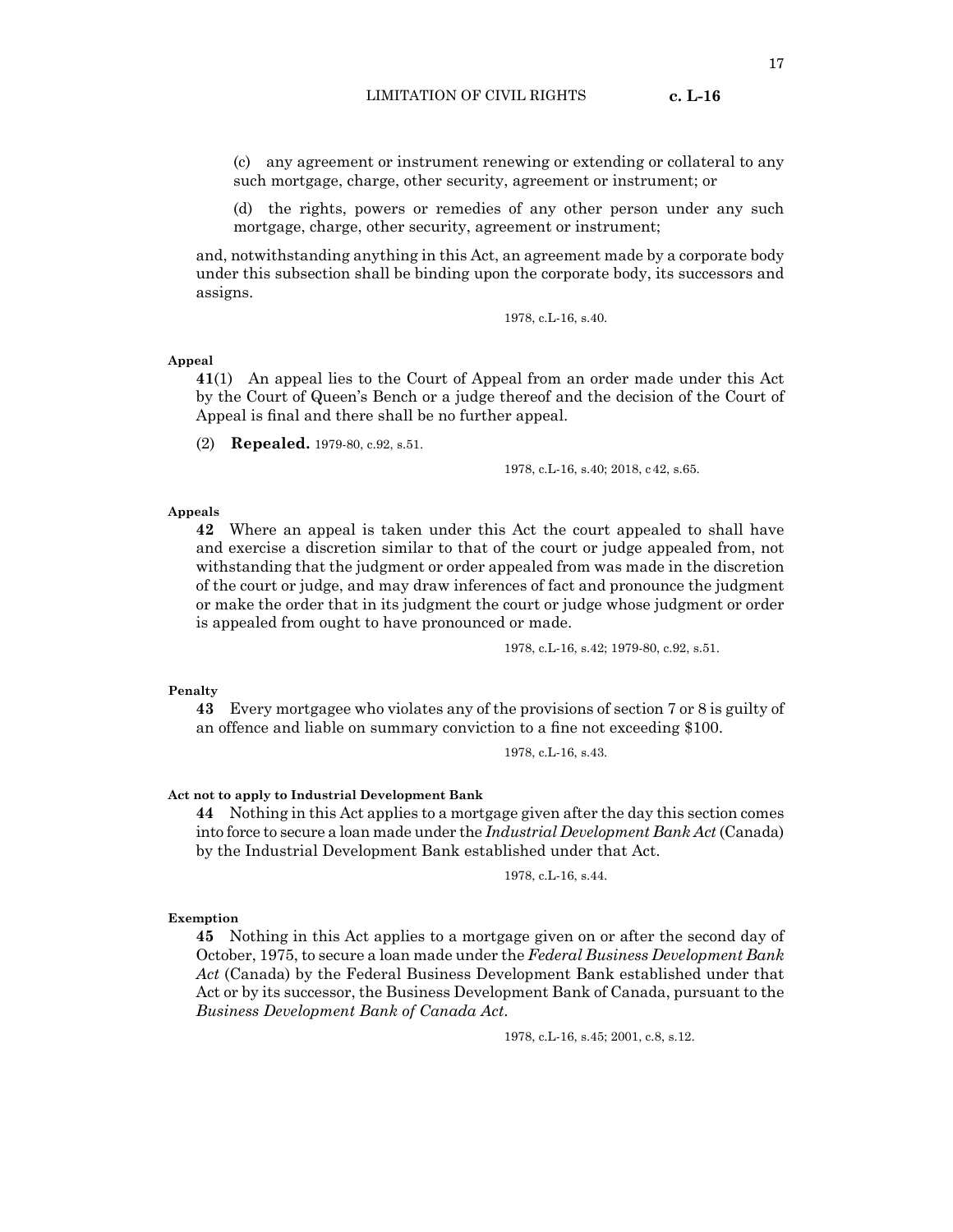#### **SCHEDULE**

# **FORM A**

# [*Section 21*]

## PART I NOTICE OF INTENTION

To:

Take notice:

- 1 That on account of your failure to make the payment due under the agreement, particulars of which are set out in paragraph 6, I intend to take possession of the article (*or* articles) that are listed as security under the agreement.
- 2 That if you object to my taking possession of the article (*or* articles) and apply for a hearing by a judge of the Court of Queen's Bench I am prohibited by *The Limitation of Civil Rights Act* from taking possession of the article until authorized to do so by the judge.
- 3 That an application for a hearing by a judge shall be made:
	- (a) by application without notice to a judge of the Court of Queen's Bench;
	- (b) by serving Part II of this notice, completed and executed by you, on the local registrar of the Court of Queen's Bench; or
	- (c) by serving a written request on the local registrar of the Court of Queen's Bench;

at the judicial centre that is nearest the place where you reside or where the agreement, pursuant to which a security interest was taken in the article or sold and in respect of which this application is made, was executed by you or, if you do not reside in the province and did not execute the agreement in the province, at the judicial centre that is nearest to the place where the creditor resides or executed the agreement.

- 4 That unless you apply for a hearing by a judge I may, after the expiration of 30 days from the date on which this notice is served on or received by you, take possession of the article.
- 5 That if I take possession of the article after the period of time mentioned in paragraph 4 without a hearing by a judge you may apply for a hearing by a judge in the manner mentioned in paragraph 3 within 30 days after the date on which a notice of possession is served on or received by you.
- 6 That particulars of your indebtedness to me are as follows:
	- (a) **Repealed.** 1979-80, c.29, s.9.
	- 6 (b) date of execution of agreement by debtor
	- \_\_\_\_\_\_\_\_\_\_\_\_\_\_\_\_\_\_\_\_ 6 (c) place at which agreement executed by debtor
	- \_\_\_\_\_\_\_\_\_\_\_\_\_\_\_\_\_\_\_\_ \_\_\_\_\_\_\_\_\_\_\_\_\_\_\_\_\_\_\_\_ (d) particulars of default: amount due date due 6 (e) amount due under agreement as a result of failure
	- by debtor to discharge total indebtedness

Further take notice that I intend to take possession of the following article (*or* articles) referred to in the agreement:

|          | Further take notice that my address for service of a notice of hearing is |        |
|----------|---------------------------------------------------------------------------|--------|
| Dated at | in the Province of Saskatchewan this                                      | day of |
|          |                                                                           |        |

#### \_\_\_\_\_\_\_\_\_\_\_\_\_\_\_\_\_\_\_\_\_\_\_\_\_\_\_\_\_\_\_\_\_\_\_\_\_\_\_\_\_\_\_\_ *Creditor*

 $\_$ 

\_\_\_\_\_\_\_\_\_\_\_\_\_\_\_\_\_\_\_\_

1978, cL-16, 1979-80 c.29, s.9; (1980-81, c.83, s.26); 1988-89, c.55, s.17; 1989-90, c.15, s.3; 2018, c42, s.65.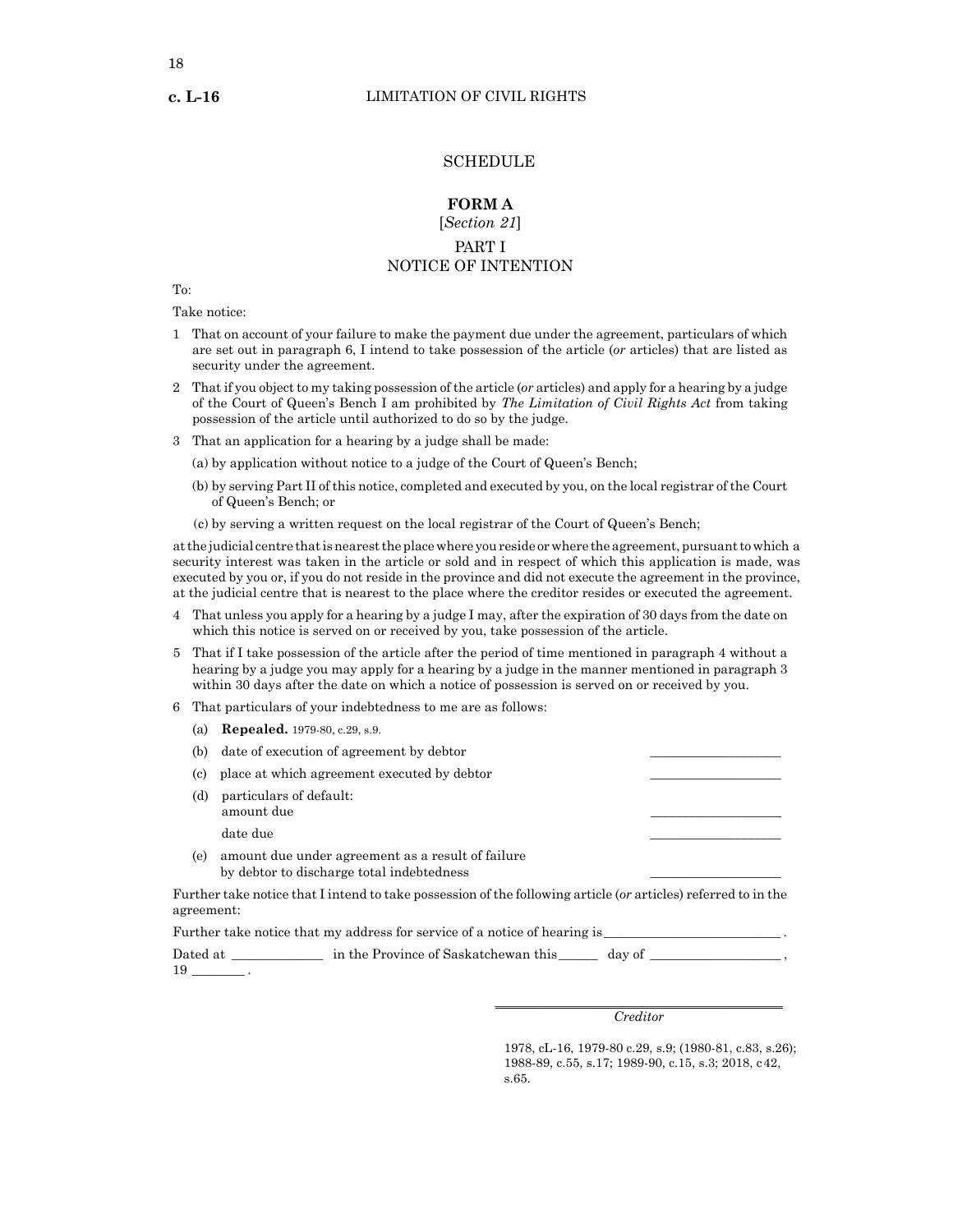#### LIMITATION OF CIVIL RIGHTS **c. L-16**

## PART II (*Section 23*) REQUEST FOR HEARING

To the Local Registrar of the Court of Queen's Bench at the Judicial Centre of \_\_\_\_\_\_\_\_\_\_\_\_\_\_\_\_\_\_\_\_\_\_\_\_\_ .

You are hereby requested to fix a time and place for a hearing by a judge with respect to the notice of intention set out above.

At the time the agreement was executed by me I resided at \_\_\_\_\_\_\_\_\_\_\_\_\_\_\_\_\_\_\_\_\_\_\_\_\_\_\_\_\_\_\_\_\_\_\_\_\_\_ .

I now reside at\_\_\_\_\_\_\_\_\_\_\_\_\_\_\_\_\_\_\_\_\_\_\_\_\_\_\_\_\_\_\_\_\_\_\_\_\_\_\_\_\_\_\_\_\_\_\_\_\_\_\_\_\_\_\_\_\_\_\_\_\_\_\_\_\_\_\_\_\_\_\_\_\_\_\_\_\_\_\_ .

Dated at \_\_\_\_\_\_\_\_\_\_\_\_\_\_\_\_ in the Province of Saskatchewan this \_\_\_\_\_\_\_ day of \_\_\_\_\_\_\_\_\_\_\_\_\_\_\_\_\_\_\_\_\_\_, 19 \_\_\_\_\_\_\_\_ .

> \_\_\_\_\_\_\_\_\_\_\_\_\_\_\_\_\_\_\_\_\_\_\_\_\_\_\_\_\_\_\_\_\_\_\_\_\_\_\_\_\_\_\_\_ *Debtor*

1978, cL-16; 1979-80, c.92, s.51.

## **FORM B**

## *[Section 29]* NOTICE OF POSSESSION

To:

Take notice that pursuant to an order of a judge of the Court of Queen's Bench at the judicial centre of \_

a copy of which order is hereby enclosed, I have taken possession of the following article (*or* articles): Dated at \_\_\_\_\_\_\_\_\_\_\_\_\_\_\_ in the Province of Saskatchewan this \_\_\_\_\_\_\_ day of \_\_\_\_\_\_\_\_\_\_\_\_\_\_\_\_\_\_\_\_\_\_\_\_\_\_\_\_\_\_\_\_\_ 19 \_\_\_\_\_\_\_\_ .

> \_\_\_\_\_\_\_\_\_\_\_\_\_\_\_\_\_\_\_\_\_\_\_\_\_\_\_\_\_\_\_\_\_\_\_\_\_\_\_\_\_\_\_\_ *Creditor*

1978, cL-16; 1979-80, c.92, s.51; 2018, c42, s.65.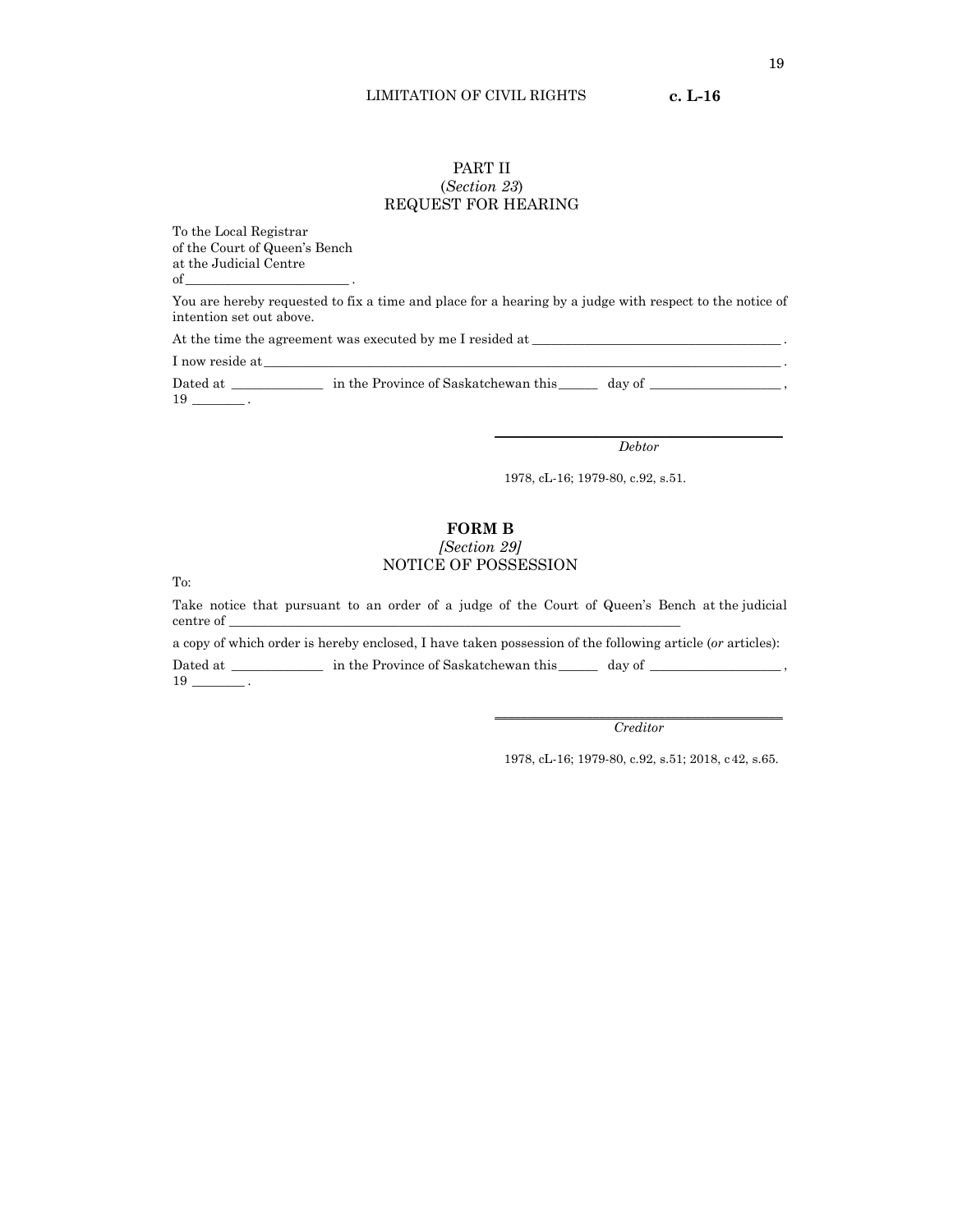20

## **FORM C**

## *[Section 29]* PART I NOTICE OF POSSESSION

To:

Take notice:

- 1 That a notice of intention to take possession of the article hereinafter mentioned was served on you personally (*or* received by you by registered mail) on the \_\_\_\_\_ day of \_\_\_\_\_\_\_\_\_\_\_\_\_\_\_\_\_, 19\_\_\_\_\_.
- 2 That a period of thirty days has elapsed since the day on which the notice of intention mentioned in paragraph 1 was served on you.
- 3 That as no notice of an application by you for a hearing by a judge has been served on me during that period of thirty days, I hereby take possession of the following article (*or* articles) and I will remove them forthwith.
- 4 That if you object to my taking possession of the article (*or* articles) and apply for a hearing by a judge within a period of thirty days after the date on which a notice of possession is served on or received by you *The Limitation of Civil Rights Act* prohibits me from disposing of the article (*or* articles) until authorized to do so by a judge.
- 5 That an application for a hearing by a judge shall be made within thirty days after the date on which this notice is served on you in the case of personal service thereof, or on which this notice is received by you if it is served by registered mail:
	- (a) by application without notice to a judge of the Court of Queen's Bench;
	- (b) by serving Part II of this notice, completed and executed by you, on the local registrar of the Court of Queen's Bench; or
	- (c) by serving a written request on the local registrar of the Court of Queen's Bench;

at the judicial centre that is nearest the place where you reside or where the agreement, pursuant to which a security interest was taken in the article or sold and in respect of which this application is made, was executed by you or, if you do not reside in the province and did not execute the agreement in the province, at the judicial centre that is nearest to the place where the creditor resides or executed the agreement.

- 6 That unless you apply for a hearing I may, after the expiration of a period of thirty days after the date on which this notice is served on you or received by you by registered mail, dispose of the article (*or*  articles).
- 7 That particulars of your indebtedness to me are as follows:
	- (a) **Repealed.** 1979-80, c.29, s.9.
	- (b) date of execution of agreement by debtor
	- (c) place at which agreement executed by debtor
	- (d) particulars of default: amount due (d) date due \_\_\_\_\_\_\_\_\_\_\_\_\_\_\_\_\_\_\_\_ amount due under agreement as a result of

8 failure by debtor to discharge total indebtedness That my address for service of a notice of hearing is\_

| Dated at | in the Province of Saskatchewan this | day of |
|----------|--------------------------------------|--------|
| 19       |                                      |        |

\_\_\_\_\_\_\_\_\_\_\_\_\_\_\_\_\_\_\_\_\_\_\_\_\_\_\_\_\_\_\_\_\_\_\_\_\_\_\_\_\_\_\_\_ *Creditor*

 $\_$ \_\_\_\_\_\_\_\_\_\_\_\_\_\_\_\_\_\_\_\_

1978, cL-16; 1979-80, c.29, s.9; 1988-89, c.55, s.17; 2018, c42, s.65.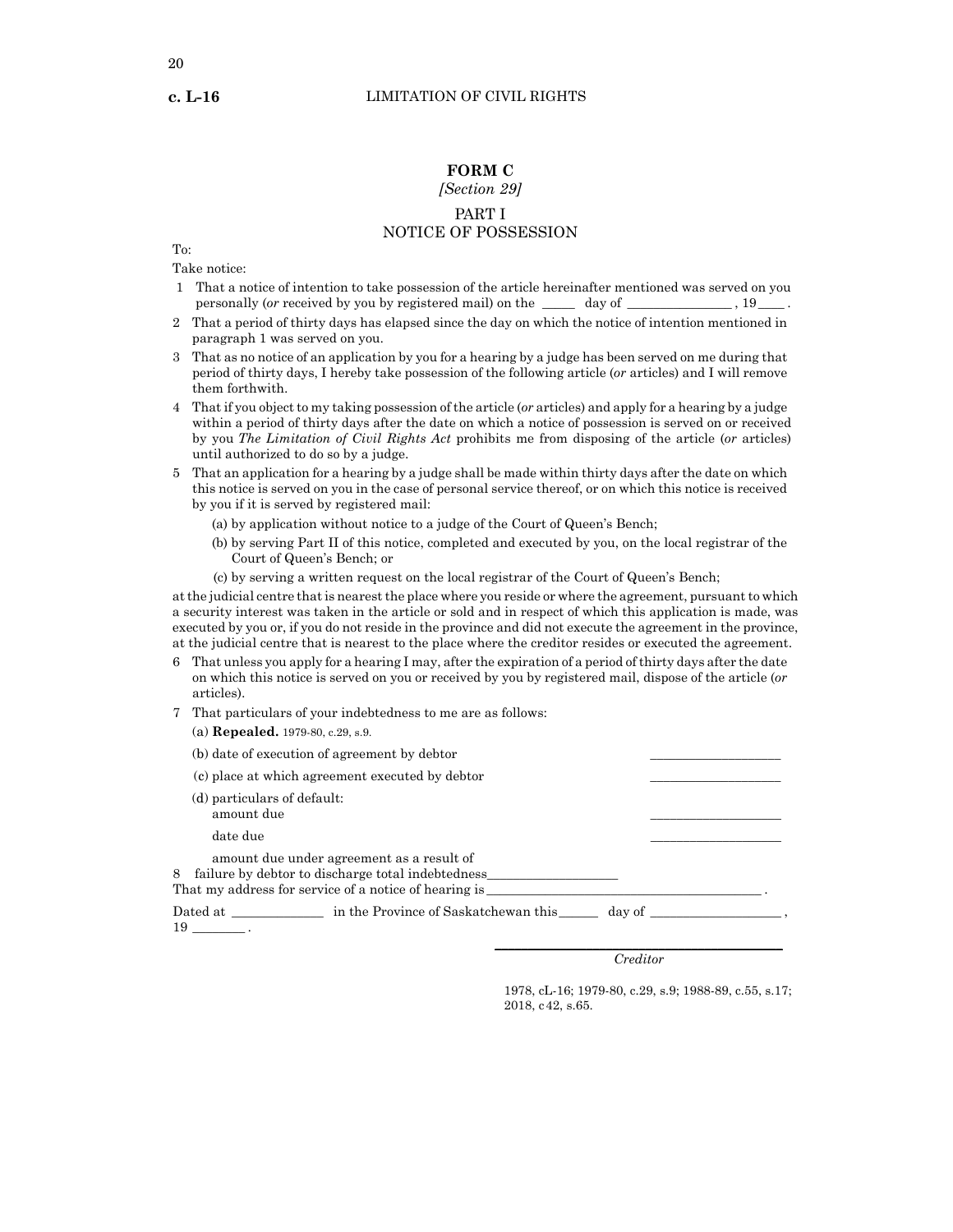#### LIMITATION OF CIVIL RIGHTS **c. L-16**

## PART II *[Section 29]* REQUEST FOR HEARING

To the Local Registrar of the Court of Queen's Bench at the Judicial Centre  $of$   $\qquad \qquad$  .

You are hereby requested to fix a time and place for a hearing by a judge with respect to the notice of intention set out above.

At the time this agreement was executed by me I resided at \_\_\_\_\_\_\_\_\_\_\_\_\_\_\_\_\_\_\_\_\_\_\_\_\_\_\_\_\_\_\_\_\_\_\_\_\_ .

I now reside at\_\_\_\_\_\_\_\_\_\_\_\_\_\_\_\_\_\_\_\_\_\_\_\_\_\_\_\_\_\_\_\_\_\_\_\_\_\_\_\_\_\_\_\_\_\_\_\_\_\_\_\_\_\_\_\_\_\_\_\_\_\_\_\_\_\_\_\_\_\_\_\_\_\_\_\_\_\_\_ .

Dated at \_\_\_\_\_\_\_\_\_\_\_\_\_\_ in the Province of Saskatchewan this\_\_\_\_\_\_ day of \_\_\_\_\_\_\_\_\_\_\_\_\_\_\_\_\_\_\_\_ , 19 \_\_\_\_\_\_\_\_ .

> \_\_\_\_\_\_\_\_\_\_\_\_\_\_\_\_\_\_\_\_\_\_\_\_\_\_\_\_\_\_\_\_\_\_\_\_\_\_\_\_\_\_\_\_ *Debtor*

1978, cL-16; 1979-80, c.92, s.51.